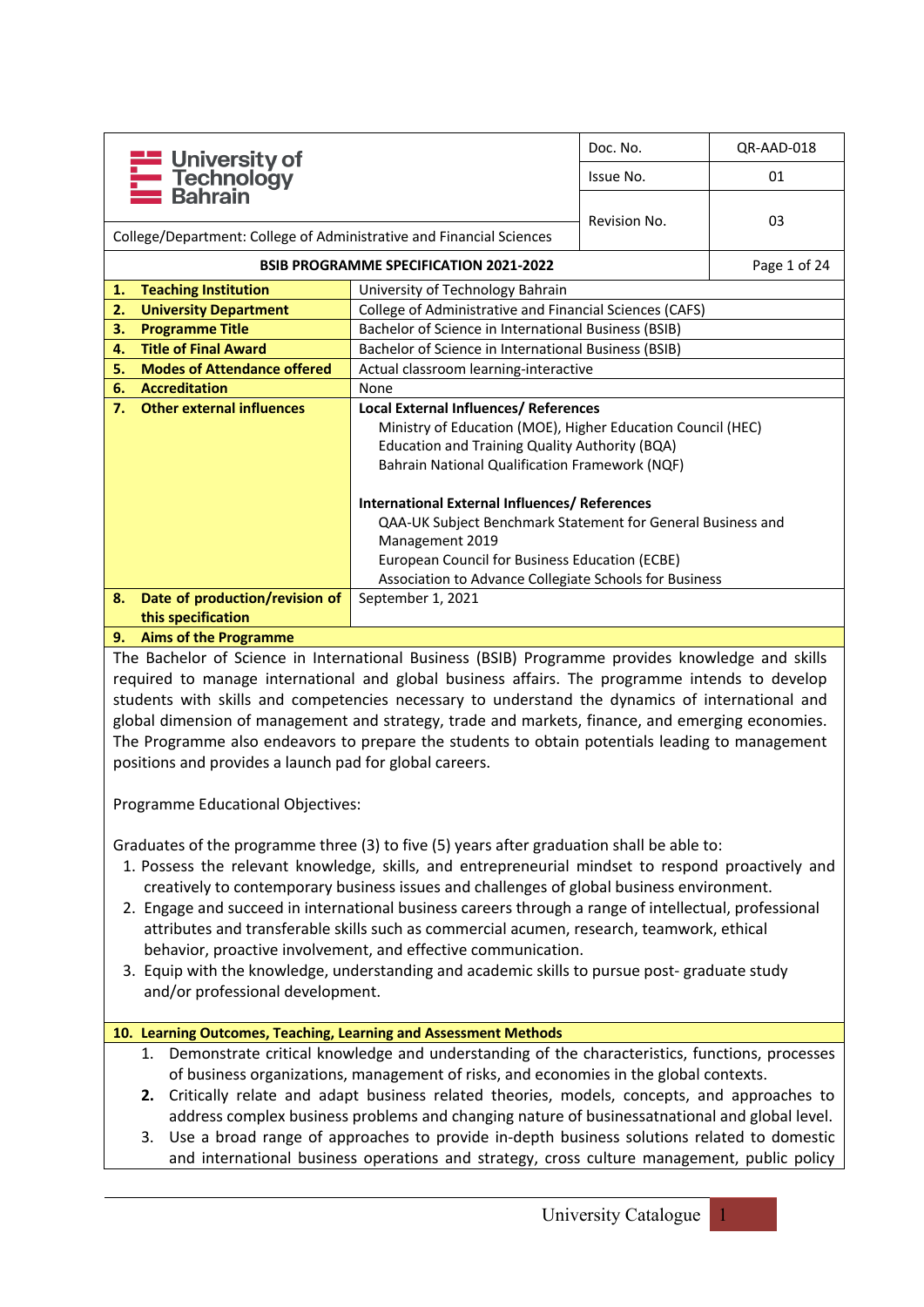domains and ethical standards.

- 4. Critically analyze and evaluate the contemporary organizations, their practices, and the major business issues to make and communicate effective decisions.
- 5. Formulate creative business solution to business problems or opportunity using latest thinking, theories, frameworks in best business practices.
- 6. Use technology, investigative methods, quantitative skills, analytical tools, and specialized application in a manner that contribute to the effective management and execution of range of tasks.
- 7. Communicate using appropriate style and presentation about the specialized topics related to international business for the intended audience.
- 8. Manage and lead diverse groups in developing solutions to complex problems and issues.

### **Teaching and Learning Methods**

# **Teaching and Learning Methods**

- 1. Constructive Method. Learners must be fully engaged and active in the process of constructing meaning and knowledge based on their prior knowledge and experiences through the process of doing, making, writing, designing, creating, and solving. It allows teachers to implement differentiated learning, authentic assessment practices and incorporate technologies to improve individual learning experiences. It includes simulations, in-course projects, field trips, digital content, group discussions and reflections. This method strives to improve achievement by consciously developing learners' ability to consider ideas, analyze perspectives, solve problems, and make decisions on their own thereby making them more responsible and independent.
- 2. Inquiry based Method. Learners develop cognitive skills like critical thinking and problem solving by working on questions, problems, or scenarios and formulate creative solutions. The teachers use either structured, guided, or open inquiry to facilitates learning. As a process, learners are involved in their learning by formulating questions, investigating, building their understanding, and creating meaning and new knowledge on a certain lesson. Typical activities include laboratory sessions and research-based activities.
- 3. Collaborative Method. Learners are divided into small groups to learn something together and capitalize on one's other resources and skills, evaluating one another ideas, and monitoring one another's work. It allows students to actively interact by sharing experiences and take on different roles. Typically, students are provided with problems or projects that they work on together to search for understanding, meaning, or solutions and each group is expected to work together developing or formulating solutions and present the solution in class. The activities include think-pair-share, jigsaw, or round-robin which effectively engage students to complete the tasks.
- 4. Experiential learning method is the process of learning by doing. By engaging students to hands on experience which attempts to apply theories and knowledge learned in the classroom to realworld situations. This may include team challenges, simulations, company visits/fieldworks and other extracurricular activities. Experiential learning opportunities exist in a variety of courseand non-course-based forms and may include community service, service-learning, undergraduate research, study abroad, and culminating experiences such as internships, student teaching, and capstone projects

### **Assessment Methods**

- Assessment is done independently for each course. Variety of assessment tools will be used to assess achievement of intended learning outcomes including but not limited to major exams, assignments, case analysis and presentations, including capstone project.
- In addition, assessments of learning outcome also include capstone project, practicum, and indirect assessment.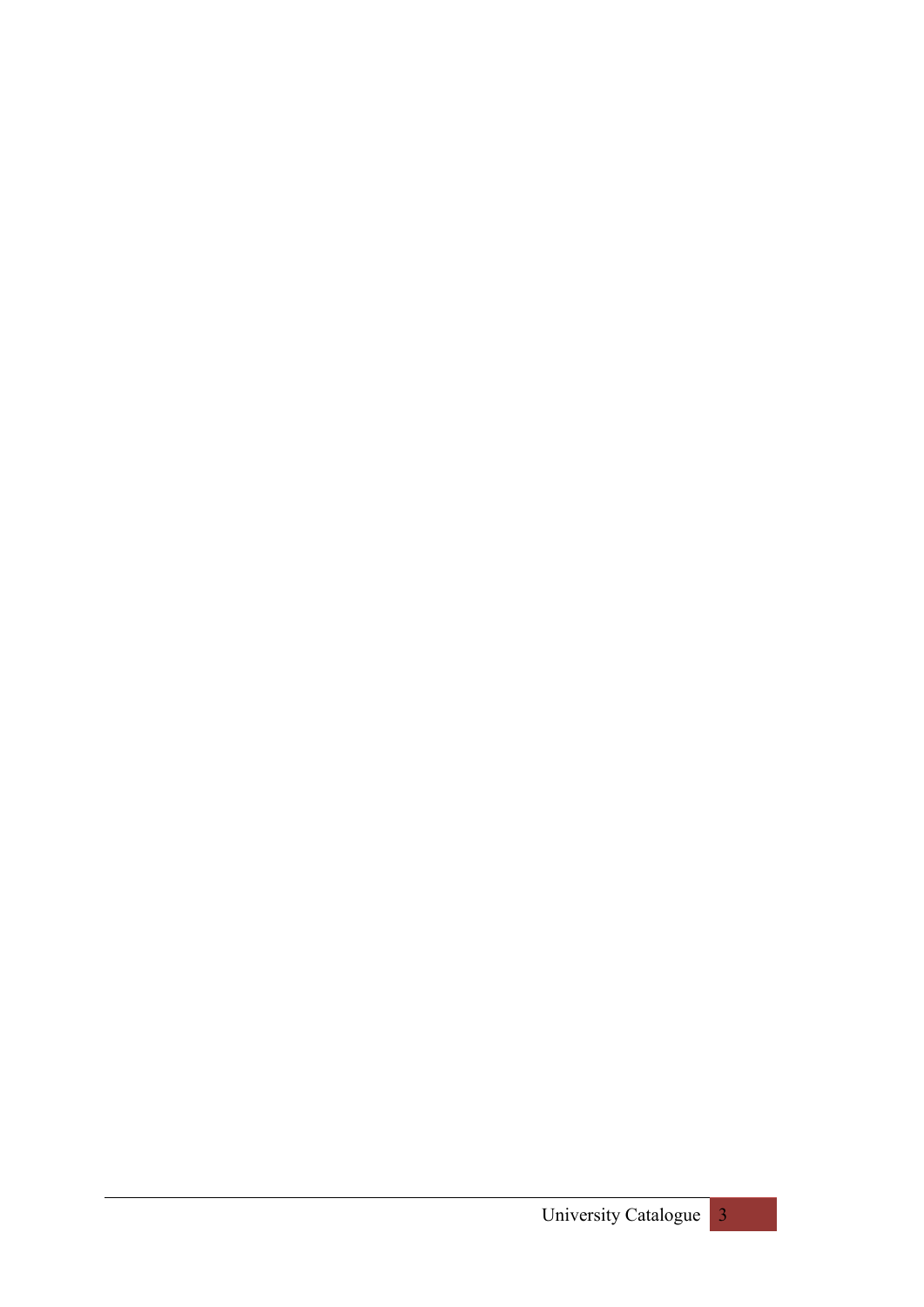### **BACHELOROF SCIENCEIN INTERNATIONAL BUSINESS (BSIB)**

# CURRICULUM PLAN EFFECTIVE SY2021-2022

### **REMEDIAL CLASSES**

| <b>Course Code</b> | <b>Course Title</b>           | Lec | Lab | <b>Units</b> | <b>Pre-Requisites</b> |
|--------------------|-------------------------------|-----|-----|--------------|-----------------------|
| MATH300            | <b>Remedial Mathematics</b>   |     |     |              |                       |
| ENGL301            | Speaking and Listening        |     |     |              |                       |
| ENGL302            | <b>Grammar and Vocabulary</b> |     |     |              |                       |
| <b>Total Units</b> |                               |     |     |              |                       |

#### **FIRST YEAR ATTENDANCE FIRST TRIMESTER**

| FIRST TRIMESTER    |                                            |            |          |              |                       |  |  |
|--------------------|--------------------------------------------|------------|----------|--------------|-----------------------|--|--|
| <b>Course Code</b> | <b>Course Title</b>                        | <b>Lec</b> | Lab      | <b>Units</b> | <b>Pre-Requisites</b> |  |  |
| <b>ENGL401</b>     | <b>English Communication Skills 1</b>      | 3          | 0        | 3            |                       |  |  |
| <b>MATH401</b>     | College Algebra                            | 3          | 0        | 3            |                       |  |  |
| <b>BUSI615</b>     | Principles of Management                   | 3          | 0        | 3            |                       |  |  |
| COMP613            | <b>Fundamentals of Information Systems</b> | 3          | 0        | 3            |                       |  |  |
| <b>HIST400</b>     | History of Bahrain and GCC Region          | 3          | 0        | 3            |                       |  |  |
| <b>SOCI400</b>     | Sociology                                  | 3          | $\Omega$ | 3            |                       |  |  |
| EUTH400            | Euthenics 1                                |            | 0        | 0            |                       |  |  |
|                    |                                            | 18         |          |              |                       |  |  |

### **SECOND TRIMESTER**

| <b>Course Code</b> | <b>Course Title</b>                         | <b>Lec</b>     | Lab | <b>Units</b> | <b>Pre-Requisites</b> |
|--------------------|---------------------------------------------|----------------|-----|--------------|-----------------------|
| <b>ENGL402</b>     | <b>English Communication 2</b>              | 3              | 0   | 3            | ENGL401               |
| MATH403            | <b>Business Statistics</b>                  | 3              | 0   | 3            | <b>MATH401</b>        |
| <b>BSIB626</b>     | <b>Business Organization and Management</b> | 3              | 0   | 3            | <b>BUSI615</b>        |
| <b>BUSI621</b>     | <b>Organizational Behavior</b>              | 3              | 0   | 3            | <b>BUSI615</b>        |
| <b>BUSI622</b>     | <b>Financial Accounting 1</b>               | 2              | 2   | 3            |                       |
| <b>BSIB625</b>     | <b>Business Technology Applications</b>     | $\mathfrak{p}$ | 2   | 3            | COMP613               |
| <b>EUTH401</b>     | Euthenics 2                                 | 1              | 0   | $\mathbf{0}$ | <b>EUTH400</b>        |
| <b>Total Units</b> |                                             |                |     |              |                       |

# **THIRD TRIMESTER Course Code Course Title Lec Lab Units Pre-Requisites** ENGL403 Speech and Oral Communication 3 0 3 ENGL402 HUMR400 | Human Rights 3 | 3 | 0 | 3 | SOCI400 BUSI631 Principles of Marketing 3 0 3 BUSI615 BSIB636 Financial Accounting 2 3 0 3 BUSI622 BUSI632 Human Resource Management 3 0 3 BSIB626;BUSI621 BUSI633 Microeconomics | 3 0 3 **Total Units 18**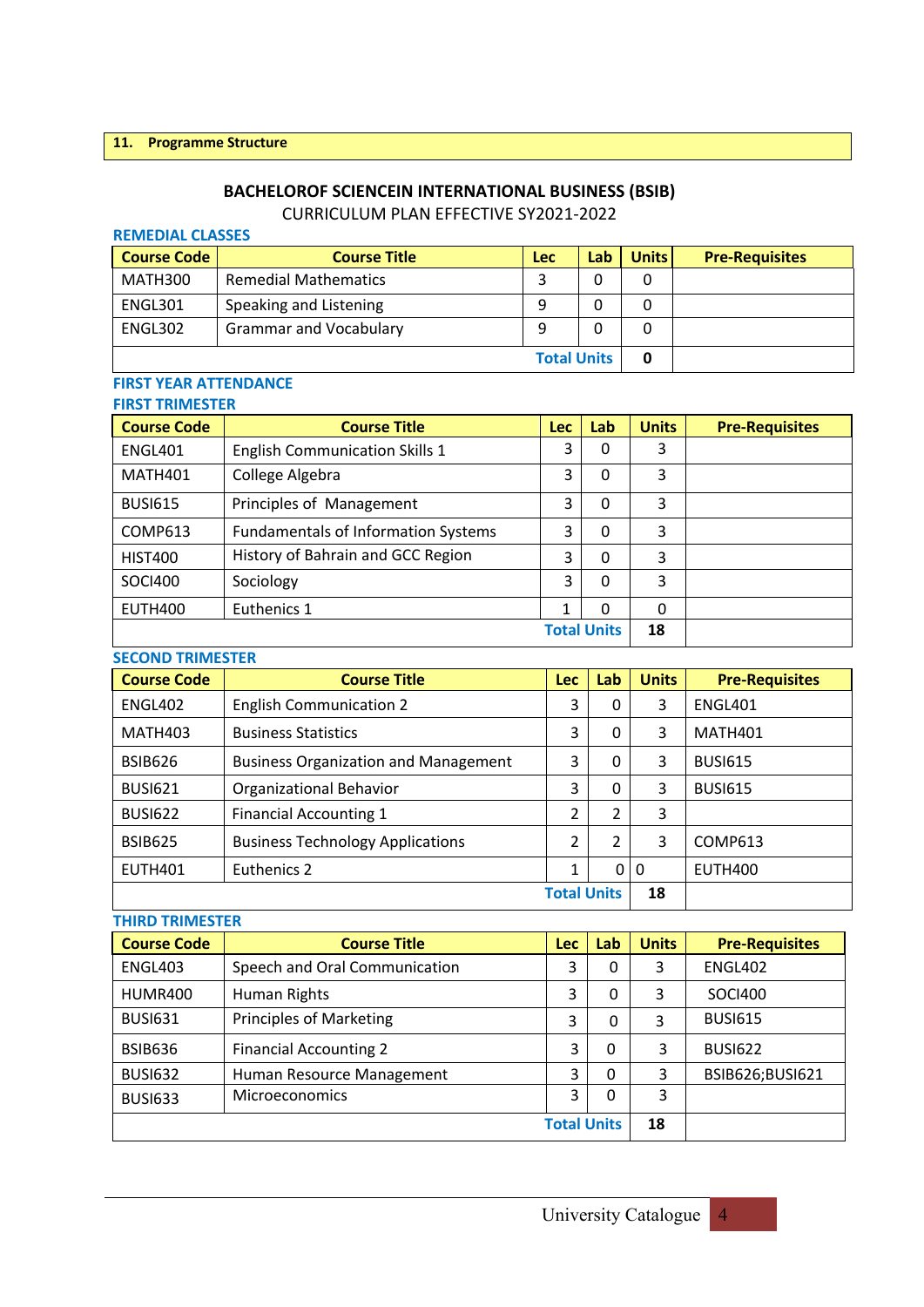### **SECOND YEAR ATTENDANCE FIRST TRIMESTER**

| <b>Course Code</b> | <b>Course Title</b>                    | <b>Lec</b> | Lab | <b>Units</b> | <b>Pre-Requisites</b> |
|--------------------|----------------------------------------|------------|-----|--------------|-----------------------|
| ENGL502            | <b>Technical Writing</b>               | 3          | 0   | 3            | ENGL403               |
| ARAB400            | Arabic Language                        | 3          | 0   | 3            |                       |
| <b>BUSI711</b>     | Managerial Accounting 1                | 3          | 0   | 3            | <b>BSIB636</b>        |
| <b>BSIB711</b>     | <b>Ethics and Corporate Governance</b> | 3          | 0   | 3            | <b>BUSI632</b>        |
| <b>BUSI712</b>     | Mathematics of Investment              | 3          | 0   | 3            | <b>BSIB636</b>        |
| <b>BUS1713</b>     | Macroeconomics                         | 3          | 0   | 3            |                       |
| <b>Total Units</b> |                                        |            |     |              |                       |

### **SECOND TRIMESTER**

| <b>Course Code</b> | <b>Course Title</b>            | Lec | Lab | <b>Units</b> | <b>Pre-Requisites</b> |
|--------------------|--------------------------------|-----|-----|--------------|-----------------------|
| BUSI721            | <b>Quantitative Methods</b>    | 3   | 0   | 3            | <b>BSIB625</b>        |
| ENGL503            | <b>Public Speaking</b>         | 3   | 0   | 3            | ENGL403               |
| <b>BSIB721</b>     | Corporate and Business Law     | 3   | 0   | 3            | <b>BSIB711</b>        |
| <b>BSIB722</b>     | <b>Marketing Management</b>    | 3   | 0   | 3            | <b>BUSI631</b>        |
| <b>BSIB723</b>     | <b>Managerial Accounting 2</b> | 3   | 0   | 3            | <b>BUSI711</b>        |
| <b>BSIB724</b>     | <b>Managerial Economics</b>    | 3   | 0   | 3            | <b>BUSI633</b>        |
| <b>TOTAL</b>       |                                |     |     |              |                       |

### **THIRD TRIMESTER**

| <b>Course Code</b> | <b>Course Title</b>            | <b>Lec</b> | Lab          | <b>Units</b> | <b>Pre-Requisites</b>   |
|--------------------|--------------------------------|------------|--------------|--------------|-------------------------|
| <b>BSIB731</b>     | International Business Law     | 3          | 0            | 3            | <b>BSIB721</b>          |
| <b>BSIB732</b>     | <b>International Economics</b> | 3          | 0            | 3            | <b>BSIB713; BSIB724</b> |
| <b>BSIB733</b>     | Entrepreneurship & Innovation  | 3          | $\mathbf{0}$ | 3            | <b>BSIB722; BSIB723</b> |
| <b>BSIB734</b>     | <b>International Business</b>  | 3          | 0            | 3            | <b>BSIB722</b>          |
| <b>BSIB735</b>     | Corporate Finance 1            | 3          | $\Omega$     | 3            | <b>BUSI712</b>          |
| <b>BSIB736</b>     | Management Information System  | 2          | 2            | 3            | <b>BSIB625</b>          |
|                    | <b>Total Units</b>             | 18         |              |              |                         |

#### **THIRD YEAR ATTENDANCE FIRST TRIMESTER**

| THUS FINITULES LETT |              |             |     |              |                       |  |
|---------------------|--------------|-------------|-----|--------------|-----------------------|--|
| <b>Course Code</b>  | Course Title | l oc<br>Let | Lab | <b>Units</b> | <b>Pre-Requisites</b> |  |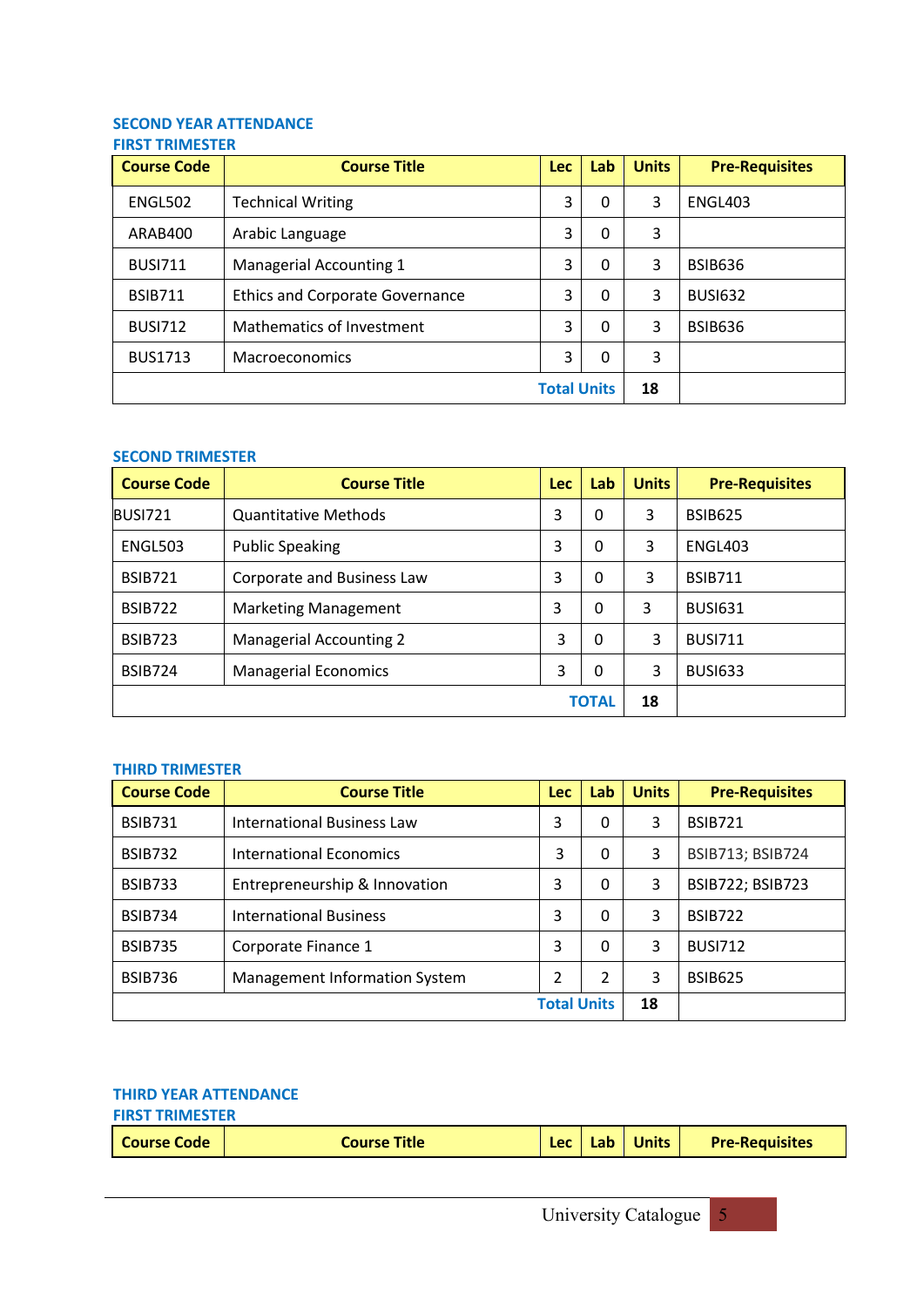| FLAN501        | Foreign Language 1                           | 3 | 0  | 3 |                         |
|----------------|----------------------------------------------|---|----|---|-------------------------|
| <b>BSIB811</b> | <b>Strategy and International Management</b> | 3 | 0  | 3 | BSIB733, BSIB734        |
| <b>BSIB812</b> | <b>Cross Cultural Management</b>             | 3 | 0  | 3 | <b>BSIB731</b>          |
| <b>BSIB813</b> | Corporate Finance 2                          | 3 | 0  | 3 | <b>BSIB735; BSIB732</b> |
| <b>BSIB814</b> | Logistics and Supply Chain Management        | 3 | 0  | 3 | <b>BUSI721</b>          |
| <b>BUSI811</b> | <b>Islamic Banking and Finance 1</b>         | 3 | 0  | 3 | <b>BSIB735</b>          |
|                | <b>Total Units</b>                           |   | 18 |   |                         |

### **SECOND TRIMESTER**

| <b>Course Code</b> | <b>Course Title</b>                     | Lec | Lab      | <b>Units</b> | <b>Pre-Requisites</b>                      |
|--------------------|-----------------------------------------|-----|----------|--------------|--------------------------------------------|
| <b>FLAN502</b>     | Foreign Language2                       | 3   | 0        | 3            | FLAN501                                    |
| <b>BSIB821</b>     | <b>Digital Business</b>                 | 3   | 0        | 3            | <b>BSIB811</b>                             |
| <b>BSIB822</b>     | <b>International Project Management</b> | 3   | 0        | 3            | <b>BSIB814</b>                             |
| <b>BSIB823</b>     | Elective 1                              | 3   | $\Omega$ | 3            | ENGL503                                    |
| <b>BSIB824</b>     | <b>Business Research Methods</b>        | 3   | $\Omega$ | 3            | <b>ENGL502, MATH403;</b><br><b>BSIB812</b> |
| <b>BSIB825</b>     | <b>International Finance</b>            | 3   | 0        | 3            | <b>BSIB813; BUSI811</b>                    |
| <b>Total Units</b> |                                         |     |          |              |                                            |

### **THIRD TRIMESTER**

| <b>Course Code</b> | <b>Course Title</b>       | <b>Lec</b>   | Lab | <b>Units</b> | <b>Pre-Requisites</b>   |
|--------------------|---------------------------|--------------|-----|--------------|-------------------------|
| <b>BUSI831</b>     | <b>Business Analytics</b> | 2            | 2   | 3            | BSIB736                 |
| <b>BSIB831</b>     | Thesis Writing A          | 3            | 0   | 3            | BSIB821; BSIB824        |
| <b>BSIB832</b>     | Internship                | $\mathbf{0}$ | 12  | 6            | <b>BSIB821; BSIB825</b> |
| <b>BSIB833</b>     | Elective 2                | 3            | 0   | 3            | <b>BSIB821</b>          |
| <b>BSIB834</b>     | Elective 3                | 3            | 0   | 3            | <b>BSIB825</b>          |
| <b>Total Units</b> |                           |              |     |              |                         |

#### **FOURTH YEAR ATTENDANCE FIRST TRIMESTER**

| FINJI INIMILJILN   |                                                                      |            |     |              |                       |
|--------------------|----------------------------------------------------------------------|------------|-----|--------------|-----------------------|
| <b>Course Code</b> | <b>Course Title</b>                                                  | <b>Lec</b> | Lab | <b>Units</b> | <b>Pre-Requisites</b> |
| <b>BSIB841</b>     | Talent<br>International<br>Resourcing<br>and<br>Management           |            | 0   |              | <b>BSIB812</b>        |
| <b>BSIB842</b>     | Sustainability<br>Global<br><b>Business</b><br>and<br>Responsibility |            | 0   |              | <b>BSIB812</b>        |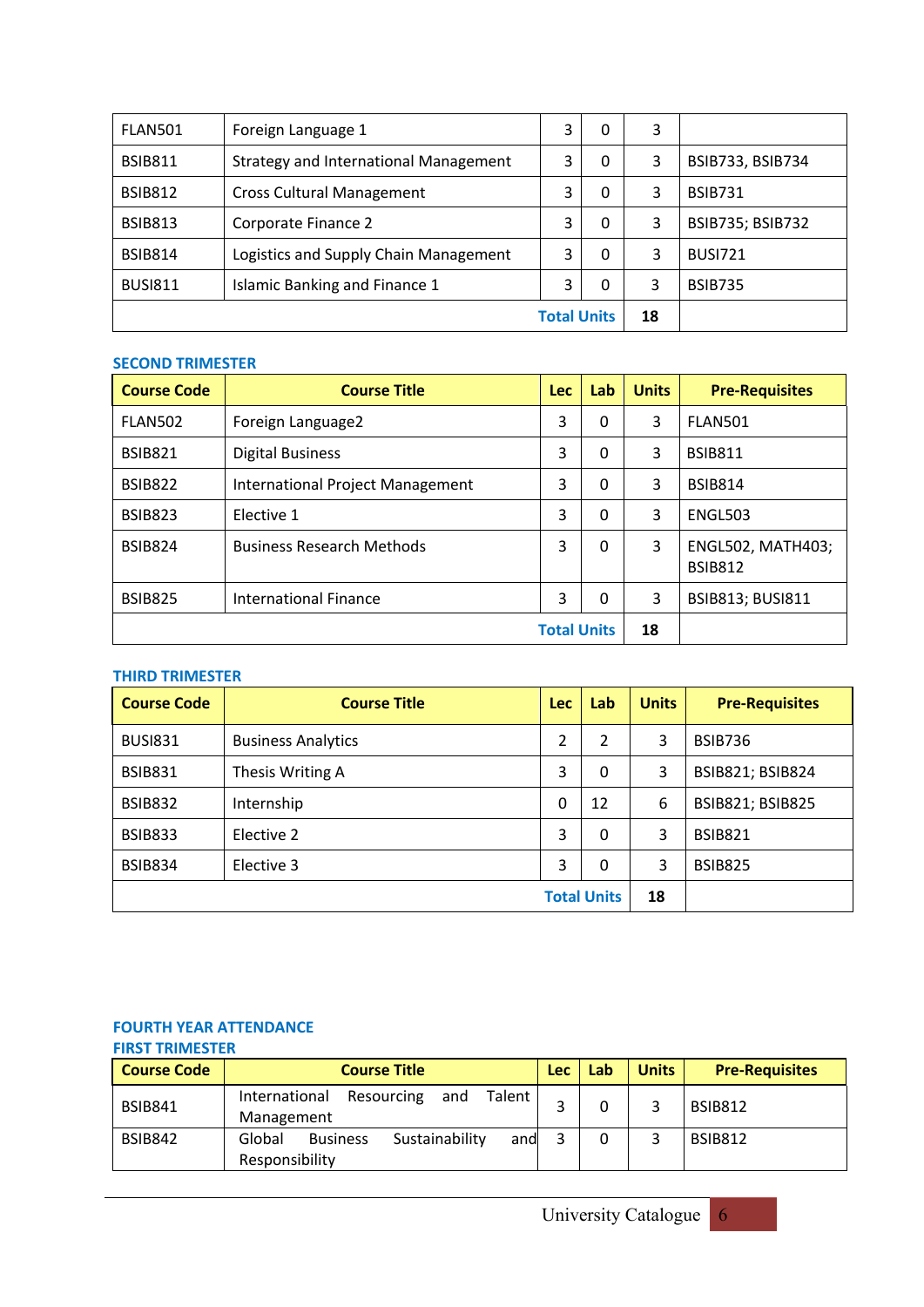| <b>BSIB843</b> | <b>Global Marketing Strategy</b>                       | 3 | 0                  | 3   | <b>BSIB821</b> |
|----------------|--------------------------------------------------------|---|--------------------|-----|----------------|
| <b>BSIB844</b> | <b>Global Supply Chain Management</b>                  | 3 | 0                  | 3   | <b>BSIB822</b> |
| <b>BSIB845</b> | Portfolio<br>Global<br>Investment<br>and<br>Management | 2 | 2                  | 3   | <b>BSIB825</b> |
| <b>BSIB846</b> | Thesis Writing B                                       | 3 | 0                  | 3   | <b>BSIB831</b> |
|                | <b>Total Units</b>                                     |   |                    | 18  |                |
|                |                                                        |   | <b>Grand Total</b> | 180 |                |

### **ELECTIVES**

| <b>Course Code</b> | <b>Course Title (Any three (3) among the following electives)</b><br><b>Course Title</b> | <b>Units</b> |
|--------------------|------------------------------------------------------------------------------------------|--------------|
|                    | Elective 1                                                                               |              |
|                    | <b>International Business Negotiation</b>                                                | 3            |
|                    | Strategic Leadership                                                                     | 3            |
|                    | Elective 2                                                                               |              |
|                    | <b>International Business Trends &amp; Seminar</b>                                       | 3            |
|                    | <b>Managing Quality</b>                                                                  | 3            |
|                    | Elective 3                                                                               |              |
|                    | <b>Islamic Banking 2</b>                                                                 | 3            |
|                    | <b>Financial Risk Management</b>                                                         | 3            |

| 12.<br><b>Awards and Credits</b>   |                   |
|------------------------------------|-------------------|
| <b>Degree/ Certificate Awarded</b> | Bachelor's Degree |
| <b>Total Units for Degree</b>      | 180               |
| <b>Total Trimesters Completed</b>  | 10                |
| 44 Barrelammand Blancham           |                   |

**11. Development Planning**

1. Periodic in-house trainings and peer mentoring related to subject specialization.

2. Attendance of faculty members to local and international conferences, seminars and trainings related to their fields of specialization.

3. Support faculty members to conduct research projects and publish research outputs aligned to college research thrusts and priorities.

4. Establish partnerships and linkages where research collaborations can be made.

**12. Admission Criteria**

Admission to AMA International University - Bahrain (AMAIUB) is open to all qualified applicants.

Criteria for Admission to the University

Acceptance to the University depends on the following criteria:

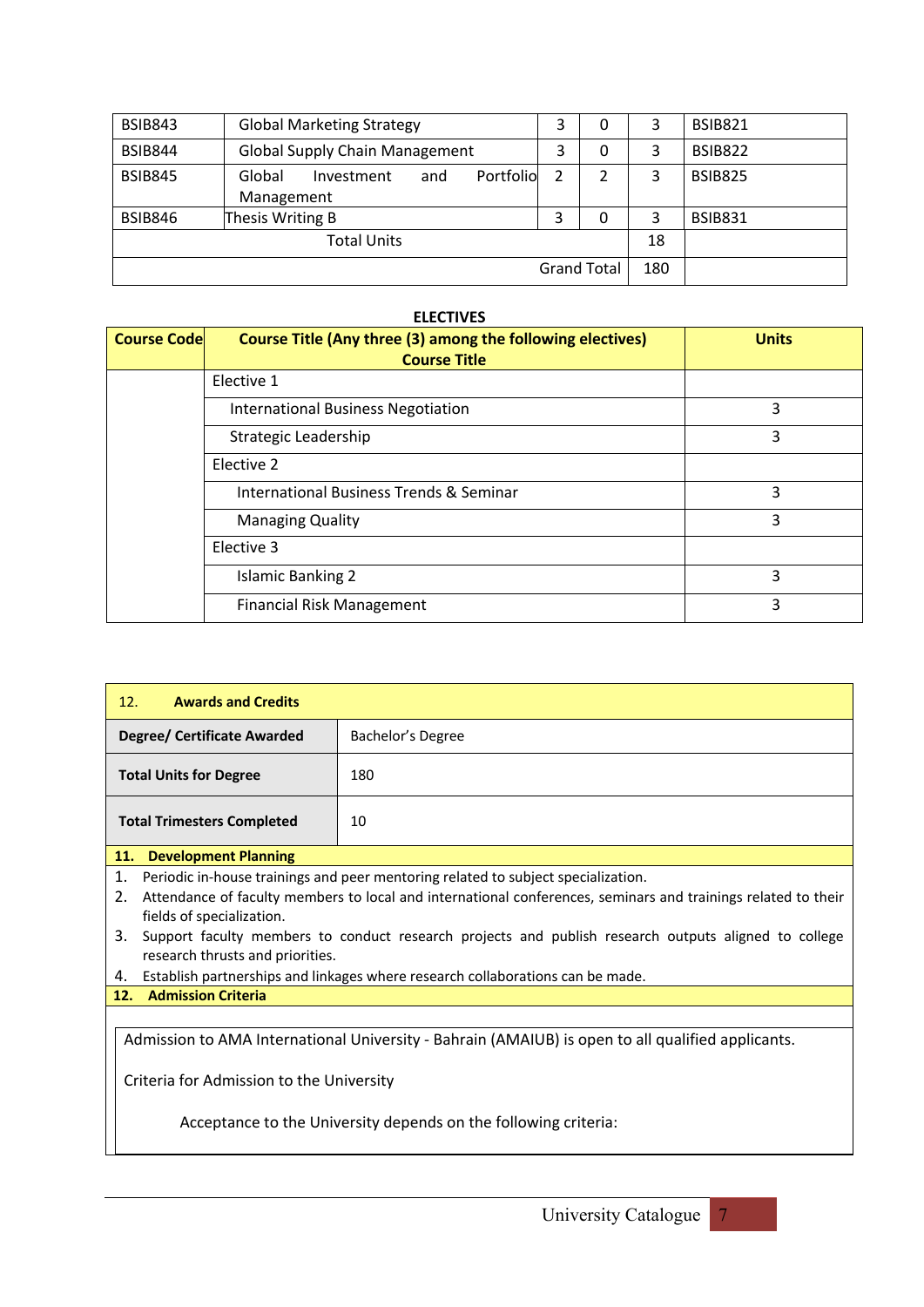Admissions Criteria for Undergraduate Students

A. For First Year Undergraduate Applicants

Acceptance to the University depends on the following admissions requirements:

- 1. Completely filled out an admission application form.
- 2. Minimum secondary school scores 60% or its equivalent.
- 3. AMA Placement Test (Oxford Online Placement Test (OOPT)) result.
- 4. Submission of all required documents stated in the Admissions Policy.

To be admitted to any undergraduate programme, the applicant must satisfy the minimum secondary school grades or its equivalent without the need to take the AMA placement test and remediation classes of English, and Math, as shown in the following table:

|                                                                                                                               |                |                                                                   |                                                           | Programme                                 |                                         |
|-------------------------------------------------------------------------------------------------------------------------------|----------------|-------------------------------------------------------------------|-----------------------------------------------------------|-------------------------------------------|-----------------------------------------|
| <b>Subtest Component for</b><br>Bahraini, KSA, Kuwait, Qatar,<br>Yemen, Switzerland, USA, and<br><b>Ecuador Qualification</b> |                | <b>Engineering</b><br><b>Studies</b><br>(BSIE,<br>BSME,<br>BSEnE) | <b>Computing</b><br><b>Studies (BSCS,</b><br><b>BSIT)</b> | <b>Business</b><br>(BSBI,<br><b>BSAF)</b> | <b>International</b><br><b>Business</b> |
|                                                                                                                               | Science/       | At least 70%                                                      | At least 70%                                              | At least 70%                              | At least 60%                            |
|                                                                                                                               | Technical/Ge   | or C                                                              | or C                                                      | or C                                      | or D                                    |
| <b>Mathematics</b>                                                                                                            | neral Track    |                                                                   |                                                           |                                           |                                         |
|                                                                                                                               | Commercial     | At least 80%                                                      | At least 80%                                              | At least 80%                              | At least 60%                            |
|                                                                                                                               | and Literature | or B                                                              | or B                                                      | or B                                      | or D                                    |
|                                                                                                                               | <b>Tracks</b>  |                                                                   |                                                           |                                           |                                         |
| Science                                                                                                                       |                | 60                                                                | 60                                                        | 60                                        | N/A                                     |
| English                                                                                                                       |                | At least 80 or                                                    | At least 80 or                                            | At least 80 or                            | At least 80 or                          |
|                                                                                                                               |                | B                                                                 | B                                                         | B                                         | B                                       |

|                    |                                                                                                    | Programme                                                      |                                                    |                                           |                                 |  |  |  |  |  |
|--------------------|----------------------------------------------------------------------------------------------------|----------------------------------------------------------------|----------------------------------------------------|-------------------------------------------|---------------------------------|--|--|--|--|--|
|                    | <b>Subtest Component for</b><br><b>Other Qualification (Indian,</b><br>Pakistan, and West African) | <b>Engineering</b><br><b>Studies</b><br>(BSIE, BSME,<br>BSEnE) | <b>Computing</b><br><b>Studies</b><br>(BSCS, BSIT) | <b>Business</b><br>(BSBI,<br><b>BSAF)</b> | Internationa<br><b>Business</b> |  |  |  |  |  |
|                    | Science/                                                                                           | At least 51 or                                                 | At least 51                                        | At least 51                               | At least 41                     |  |  |  |  |  |
|                    | Technical/Gene                                                                                     | C <sub>1</sub>                                                 | or C1                                              | or C1                                     | or C <sub>2</sub>               |  |  |  |  |  |
| <b>Mathematics</b> | ral Track                                                                                          |                                                                |                                                    |                                           |                                 |  |  |  |  |  |
|                    | Commercial                                                                                         | At least 71 or                                                 | At least 71                                        | At least 71                               | At least 41                     |  |  |  |  |  |
|                    | Literature<br>and                                                                                  | <b>B1</b>                                                      | or B1                                              | or B1                                     | or $C2$                         |  |  |  |  |  |
|                    | <b>Tracks</b>                                                                                      |                                                                |                                                    |                                           |                                 |  |  |  |  |  |
| Science            |                                                                                                    | 60                                                             | 60                                                 | 60                                        | N/A                             |  |  |  |  |  |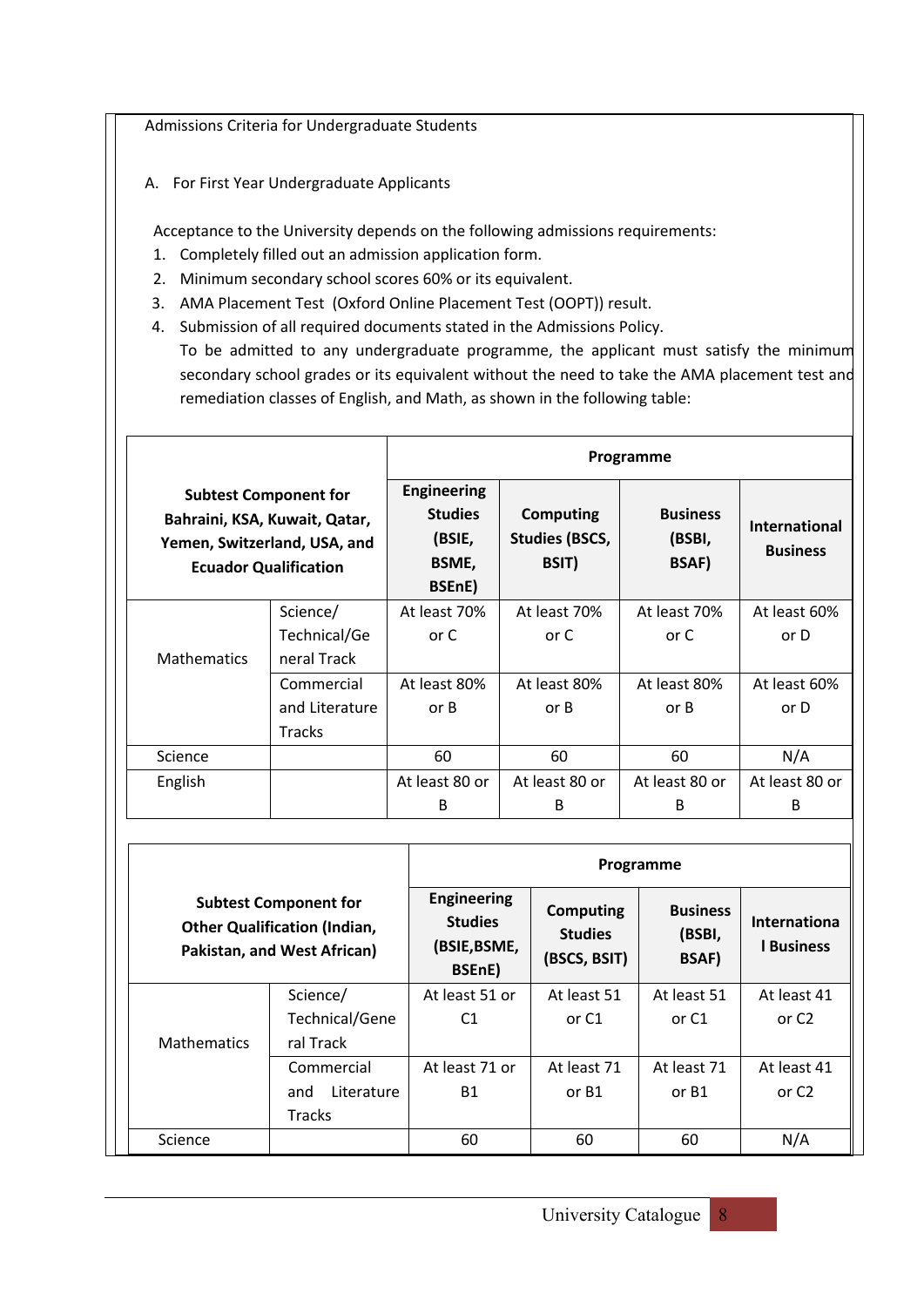| English                                                                           |                                                                                                                                                                                           | At least 71 or | At least 71                                                                                       | At least 71                           | At least 71 |  |  |
|-----------------------------------------------------------------------------------|-------------------------------------------------------------------------------------------------------------------------------------------------------------------------------------------|----------------|---------------------------------------------------------------------------------------------------|---------------------------------------|-------------|--|--|
|                                                                                   |                                                                                                                                                                                           | <b>B1</b>      | or B1                                                                                             | or B1                                 | or B1       |  |  |
|                                                                                   | *Note: Science component is subject to the evaluation of the Dean.                                                                                                                        |                |                                                                                                   |                                       |             |  |  |
| following criteria:                                                               | For the undergraduate applicant who did not meet the minimum required secondary school<br>grades in Mathematics, Science and English or its equivalent, his/her admissions depends on the |                |                                                                                                   |                                       |             |  |  |
| Programme                                                                         | <b>Secondary School Grade</b>                                                                                                                                                             |                | <b>Placement Test</b><br>in English<br>(OOPT)                                                     | <b>Remarks</b>                        |             |  |  |
| <b>All Programmes</b>                                                             | 60-79 % grade in English                                                                                                                                                                  |                | Score $\geq$ 55 %                                                                                 | No need for<br>remediation in English |             |  |  |
|                                                                                   |                                                                                                                                                                                           |                | Score $<$ 55 %                                                                                    | Remediation in English                |             |  |  |
| <b>Engineering</b><br>(BSIE, BSME,<br>BSEnE),<br><b>Computing</b><br>(BSCS, BSIT) | Commercial<br>For<br>Score 60-79% in Math<br>For Scientific and technical<br>Track: Score 60-69%<br>Math                                                                                  | Track:<br>in   | N/A                                                                                               | <b>Remediation in Math</b>            |             |  |  |
| <b>Business (BSBI,</b><br><b>BSAF)</b>                                            | For Science score <60%                                                                                                                                                                    |                | N/A                                                                                               | Tutorial class in<br>general sciences |             |  |  |
| <b>International</b><br><b>Business</b>                                           | Score <60% in Math                                                                                                                                                                        |                | N/A                                                                                               | <b>Remediation in Math</b>            |             |  |  |
| <b>All Programmes</b>                                                             | $CGPA < 60\%$ for Bahraini<br>and KSA<br>$CGPA < 41\%$ for Indian and<br>Pakistan                                                                                                         |                | Will be subjected to<br>5% admission rule of<br>N/A<br><b>AMAIUB</b> (As explained<br>under note) |                                       |             |  |  |

\*This is applicable to Bahraini and similarly equivalent qualification

# a. Secondary Grade in English

A qualified applicant for all programmes whose secondary school grade in English is within 60- 79%, needs to take the placement test in English (OOPT). If the OOPT test result is 55 or above, applicant will not take remediation course in English. However, if the result is lower than 55%, applicant will take remediation course in English.

# b. TOEFL/IELTS

Qualified applicant who attained the score of at least 500 (173 CBT, 61 iBT) for TOEFL, or with a score of 5.5 for IELTS, is exempted to sit the required English placement test.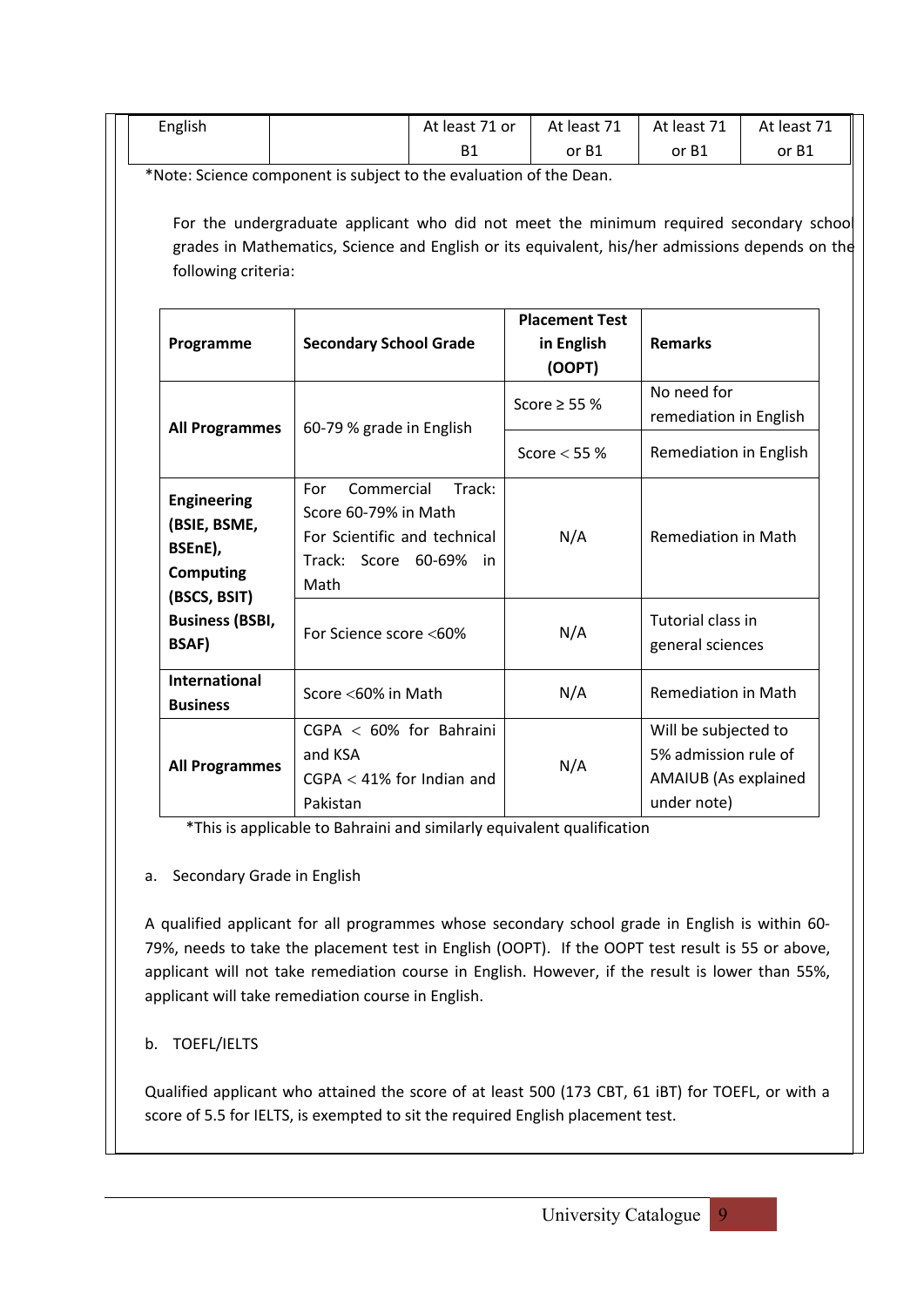# c. Secondary Grade in Math

A qualified applicant for Engineering (BSIE, BSME, BSEnE), Computing (BSCS, BSIT) or Business (BSBI, BASF) programme who has a secondary grade score in Math of 60-79% for commercial track and 60-69% for scientific and technical tracks and lower than 60% for the International Business programmehas to take the remediation course in Math.

Note: AMAIUB can accept new students equivalent to 5% of the total enrollment where student applicant has a CGPA below 60% but not lower than 50% from Bahraini Schools; below 41% but not lower than 33% from Indian and Pakistan Schools; and for other non-Bahrain based Schools, it will be based on the passing mark of the school. The 5% is subject to strict evaluation by the dean and the applicant's score in the OOPT and the secondary school grades.

d. Secondary Grade in Science

A qualified applicant for Engineering (BSIE, BSME, BSEnE), Computing (BSCS, BSIT) or Business (BSBI, BASF)programme who has a secondary grade score in science of lower than 60% has to take tutorial class in general science before taking any university-level science course.

B. For Undergraduate Transfer Student Applicants

Application Requirements:

- 1. Completely filled out an admission application form
- 2. Official Transcript of Records (TOR) from the university previously attended. Rules and regulations of the HEC-Bahrain regarding the authentication of foreign certificates and private school certificates are to be applied when necessary.
- 3. Course description of all completed courses for which transfer credit is sought (authenticated by the originating university)
- 4. Certificate of Transfer from the university previously attended stamped by MOE, if any.
- 5. Withdrawal Certificate stamped by MOE
- 6. Submission of all required documents stated in the admissions policy.
- 7. The applicant should have a good moral standing from the university from which he/she is transferring.

# **Admissions Requirements:**

- a. For Bahrain and KSA qualifications, the applicant should have at least a secondary school average of 60%. For non-Bahrain secondary qualifications (Indian and Pakistan) the applicant should have at least 41% secondary school average; and for other non-Bahraini qualifications please refer to the table of cut-off.
- b. If the applicant has taken and passed courses in English and Mathematics in the previous university, the applicant will be exempted in taking the remedial courses in both English and Mathematics. The applicant may proceed to mainstream university courses and is eligible to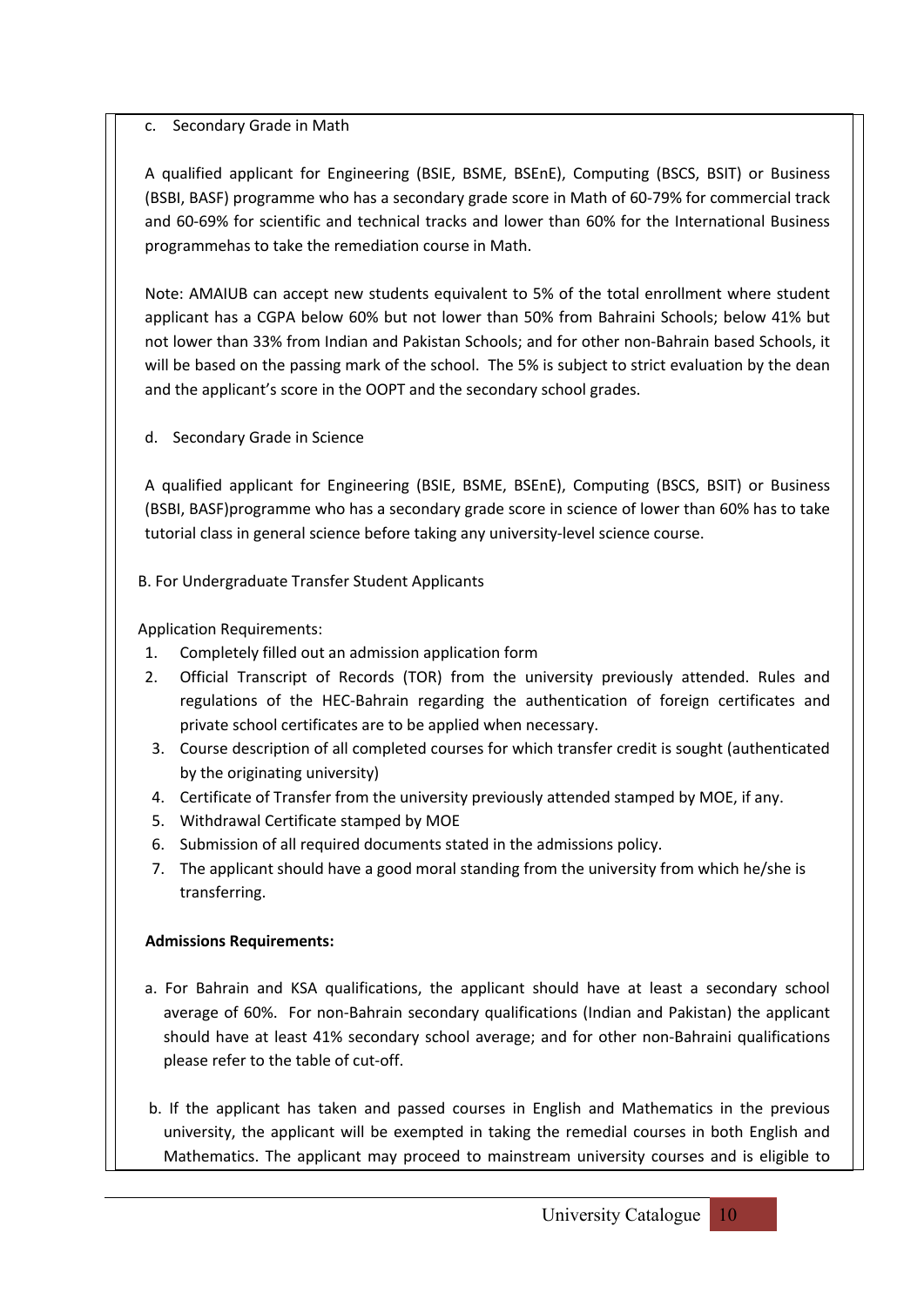apply for credit transfer.

- c. If the applicant has not taken any courses in English, he/she shall take the OOPT. If the results on the two parts of OOPT results is passed, he will proceed to university English courses, otherwise, he/she will enroll the remedial courses in English where he/she fails.
- d. If the applicant has not taken any course in Mathematics, the basis for evaluation whether remedial course in mathematics is required or not is the score in mathematics subjects in his/her last year in the secondary school certificate using the table presented earlier.

The transfer of course credits is accepted at AMAIUB provided that courses applied for crediting are equivalent to the courses where credit will be transferred. Practicum (Internship) course is eligible for credit transfer with the same practicum (internship) course from other university or readmitted student from AMAIUB.

The University requires the undergraduate student to complete at least 50% of the required credit units/hours of a programme in residence at AMAIUB. The maximum credit units/hours that are eligible for transfer credits should not exceed two-thirds (66%) of the required credit units/hours based on his/her original degree from another university.

- **13. Key Resources of information about the programme**
- 1. Included in the College Catalogue
- 2. Uploaded on the AMAIUB website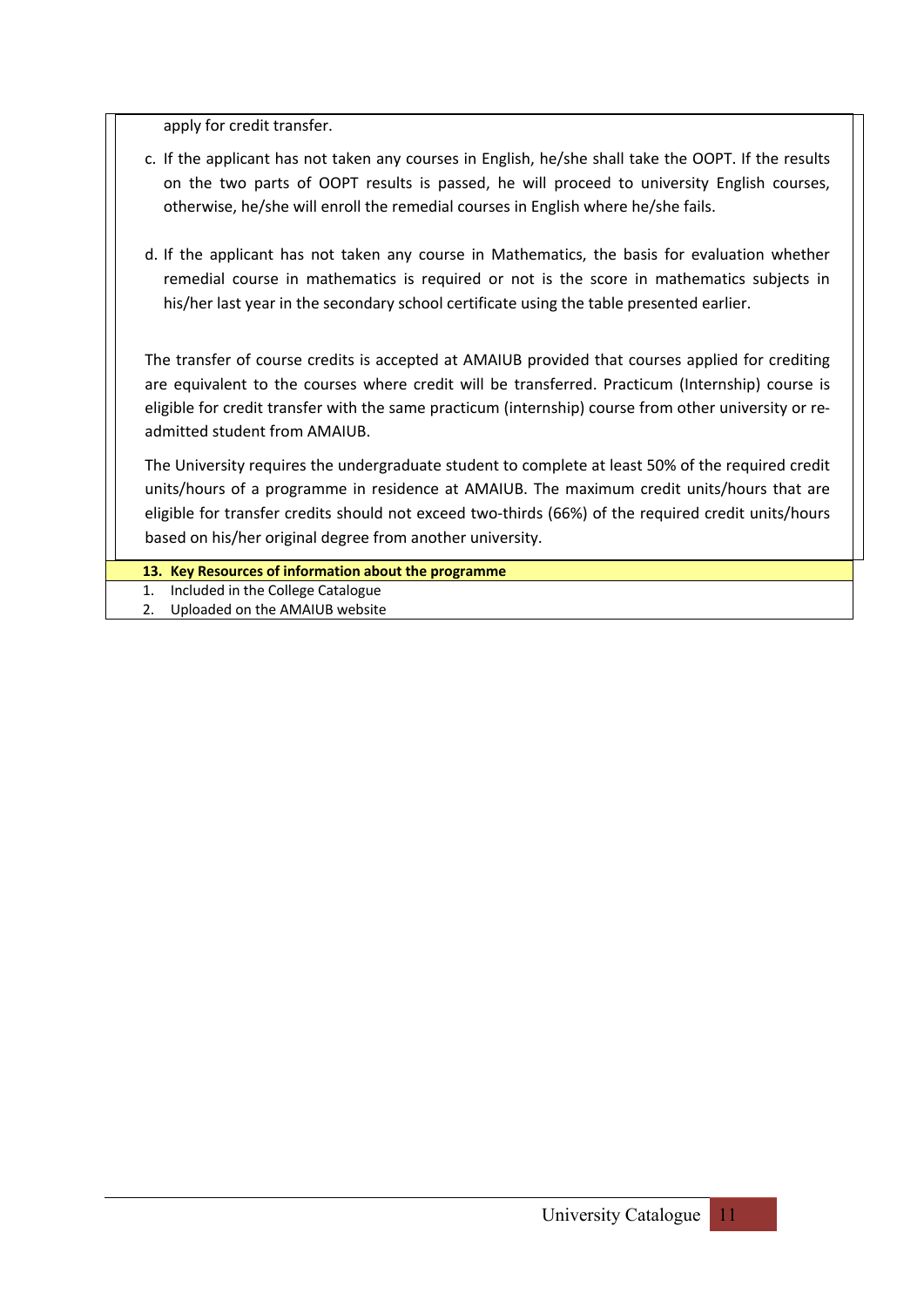|                                    | 14. Skills Map               |                                                   |                                  |                                              |                                              |                                              |                                                                                                          |                            |                                                                                              |                                                                                                          |       |
|------------------------------------|------------------------------|---------------------------------------------------|----------------------------------|----------------------------------------------|----------------------------------------------|----------------------------------------------|----------------------------------------------------------------------------------------------------------|----------------------------|----------------------------------------------------------------------------------------------|----------------------------------------------------------------------------------------------------------|-------|
| Year                               | <b>Course</b><br><b>Code</b> | <b>Course Title</b>                               | Core<br>(C) or<br>Optio<br>n (O) |                                              |                                              | <b>Program Intended Learning Outcomes</b>    |                                                                                                          |                            |                                                                                              |                                                                                                          |       |
|                                    |                              |                                                   |                                  | P1                                           | P <sub>2</sub>                               | P <sub>3</sub>                               | P4                                                                                                       | P <sub>5</sub>             | P6                                                                                           | P7                                                                                                       | P8    |
|                                    | <b>ENGL401</b>               | English<br>Communication<br>Skills 1              | (C)                              |                                              |                                              |                                              |                                                                                                          |                            |                                                                                              | CILO1<br>CILO <sub>2</sub><br>CILO <sub>3</sub><br>CILO4<br>CILO <sub>5</sub><br>CILO6<br>CILO7<br>CILO8 |       |
|                                    | MATH401                      | College Algebra                                   | (C)                              |                                              |                                              |                                              |                                                                                                          |                            | CILO1<br>CILO <sub>2</sub><br>CILO <sub>3</sub><br>CILO4<br>CILO5<br>CILO6<br>CILO7<br>CILO8 |                                                                                                          |       |
| Year<br>$\mathbf{1}$               | <b>BUSI615</b>               | Principles of<br>Management                       | (C)                              | CILO1<br>CILO <sub>2</sub>                   | CILO <sub>3</sub>                            |                                              | CILO4<br>CILO6                                                                                           | CILO <sub>5</sub>          |                                                                                              | CILO7                                                                                                    | CILO8 |
| $1st$ Tri                          | <b>HIST400</b>               | History of<br><b>Bahrain and GCC</b><br>Region    | (C)                              |                                              |                                              |                                              | CILO1<br>CILO <sub>2</sub><br>CILO <sub>3</sub><br>CILO4<br>CILO <sub>5</sub><br>CILO6<br>CILO7<br>CILO8 |                            |                                                                                              |                                                                                                          |       |
|                                    | <b>COMP613</b>               | Fundamentals of<br>Information<br>Systems         | (C)                              |                                              | CILO1<br>CILO <sub>2</sub><br>CILO3<br>CILO4 |                                              |                                                                                                          | CILO <sub>5</sub>          | CILO6                                                                                        | CILO7                                                                                                    | CILO8 |
|                                    | <b>SOCI400</b>               | Sociology                                         | (C)                              |                                              | CILO1<br>CILO <sub>2</sub>                   | CILO <sub>3</sub><br>CILO4<br>CILO5<br>CILO6 |                                                                                                          |                            |                                                                                              | CILO7                                                                                                    | CILO8 |
|                                    | <b>EUTH400</b>               | Euthenics1                                        | (C)                              |                                              |                                              |                                              |                                                                                                          |                            |                                                                                              |                                                                                                          |       |
|                                    | <b>ENGL402</b>               | English<br>Communication2                         | (C)                              |                                              |                                              |                                              |                                                                                                          |                            |                                                                                              | CILO1<br>CILO <sub>2</sub><br>CILO <sub>3</sub><br>CILO4<br>CILO <sub>5</sub><br>CILO6<br>CILO7<br>CILO8 |       |
| Year<br>$\mathbf{1}$<br>2nd<br>Tri | MATH403                      | <b>Business</b><br>Statistics                     | (C)                              |                                              |                                              |                                              |                                                                                                          |                            | CILO1<br>CILO <sub>2</sub><br>CILO3<br>CILO4<br>CILO <sub>5</sub><br>CILO6<br>CILO7<br>CILO8 |                                                                                                          |       |
|                                    | <b>BSIB626</b>               | <b>Business</b><br>Organization and<br>Management | (C)                              | CILO1<br>CILO <sub>2</sub>                   | CILO3                                        |                                              | CILO4<br>CILOG                                                                                           | CILO5                      |                                                                                              | CILO7                                                                                                    | CILO8 |
|                                    | <b>BUSI621</b>               | Organizational<br>Behavior                        | (C)                              | CILO1<br>CILO <sub>2</sub><br>CILO3<br>CILO4 |                                              |                                              | CILO <sub>5</sub>                                                                                        |                            | CILO6                                                                                        | CILO7                                                                                                    | CILO8 |
|                                    | <b>BUSI622</b>               | Financial<br>Accounting 1                         | (C)                              | CILO1<br>CILO <sub>2</sub>                   |                                              | CILO3                                        |                                                                                                          | CILO4<br>CILO <sub>5</sub> | CILO6                                                                                        | CILO7                                                                                                    | CILO8 |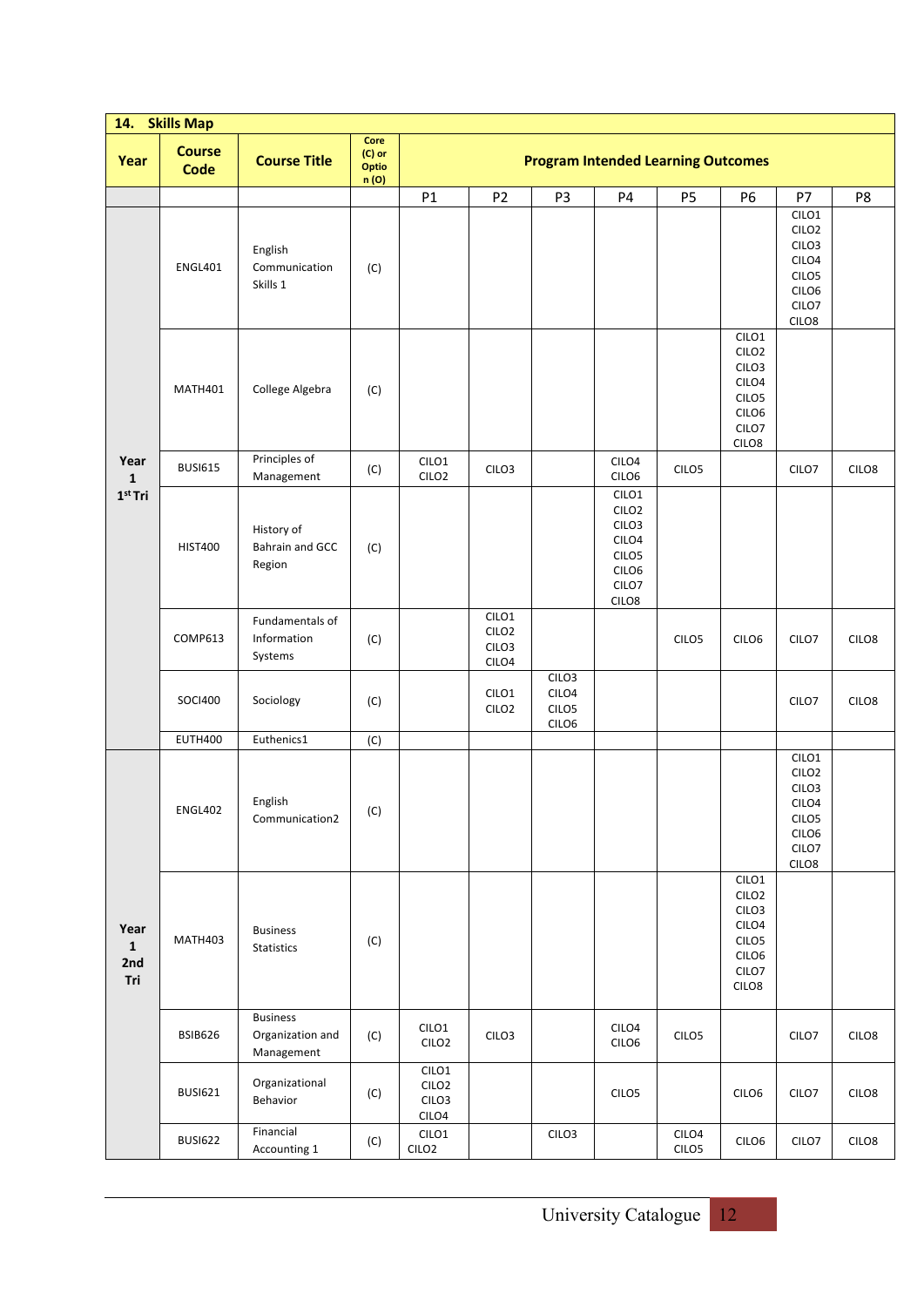|                                      | <b>BSIB625</b> | <b>Business</b><br>Technology<br>Applications | (C) |                                     |                            |                            |                                                                                                          |                                                                      | CILO1<br>CILO <sub>2</sub><br>CILO4<br>CILO6<br>CILO7 | CILO <sub>3</sub><br>CILO <sub>5</sub>                                                                   | CILO8             |
|--------------------------------------|----------------|-----------------------------------------------|-----|-------------------------------------|----------------------------|----------------------------|----------------------------------------------------------------------------------------------------------|----------------------------------------------------------------------|-------------------------------------------------------|----------------------------------------------------------------------------------------------------------|-------------------|
|                                      | <b>EUTH401</b> | Euthenics2                                    | (C) |                                     |                            |                            |                                                                                                          |                                                                      |                                                       |                                                                                                          |                   |
| Year<br>$\mathbf{1}$<br>3rd Tri      | <b>ENGL403</b> | Speech and Oral<br>Communication              | (C) |                                     |                            |                            |                                                                                                          |                                                                      |                                                       | CILO1<br>CILO <sub>2</sub><br>CILO <sub>3</sub><br>CILO4<br>CILO <sub>5</sub><br>CILO6<br>CILO7<br>CILO8 |                   |
|                                      | <b>HUMR400</b> | Human Rights                                  | (C) |                                     |                            |                            | CILO1<br>CILO <sub>2</sub><br>CILO <sub>3</sub><br>CILO4<br>CILO <sub>5</sub><br>CILO6<br>CILO7<br>CILO8 |                                                                      |                                                       |                                                                                                          |                   |
|                                      | <b>BUSI631</b> | Principles of<br>Marketing                    | (C) | CILO1<br>CILO <sub>2</sub><br>CILO3 | CILO4                      |                            |                                                                                                          |                                                                      | CILO6                                                 | CILO7                                                                                                    | CILO <sub>8</sub> |
|                                      | <b>BSIB636</b> | Financial<br>Accounting 2                     | (C) | CILO1<br>CILO <sub>2</sub>          |                            | CILO <sub>3</sub><br>CILO4 | CILO <sub>5</sub>                                                                                        |                                                                      | CILO <sub>6</sub>                                     | CILO7                                                                                                    | CILO8             |
|                                      | <b>BUSI632</b> | Human<br>Resources<br>Management              | (C) | CILO1<br>CILO <sub>2</sub>          |                            | CILO <sub>3</sub><br>CILO4 | CILO <sub>5</sub><br>CILO6                                                                               |                                                                      | CILO7                                                 |                                                                                                          | CILO <sub>8</sub> |
|                                      | <b>BUSI633</b> | Microeconomics                                | (C) | CILO1<br>CILO <sub>2</sub>          | CILO <sub>3</sub><br>CILO4 |                            |                                                                                                          | CILO <sub>5</sub>                                                    | CILO6                                                 | CILO7                                                                                                    | CILO <sub>8</sub> |
|                                      | <b>ENGL502</b> | <b>Technical Writing</b>                      | (C) |                                     |                            |                            |                                                                                                          | CILO <sub>3</sub><br>CILO4<br>CILO <sub>5</sub><br>CILO <sub>6</sub> | CILO <sub>2</sub>                                     | CILO1                                                                                                    | CILO8             |
| Year<br>2                            | ARAB400        | Arabic Language                               | (C) |                                     |                            |                            |                                                                                                          |                                                                      |                                                       | CILO1<br>CILO <sub>2</sub><br>CILO <sub>3</sub><br>CILO4<br>CILO <sub>5</sub><br>CILO6<br>CILO7<br>CILO8 |                   |
| 1 <sup>st</sup> Tri                  | <b>BUSI711</b> | Managerial<br>Accounting 1                    | (C) | CILO1<br>CILO <sub>2</sub>          | CILO3<br>CILO4             |                            |                                                                                                          | CILO <sub>5</sub>                                                    | CILO6                                                 | CILO7                                                                                                    | CILO8             |
|                                      | <b>BUSI712</b> | Mathematics of<br>Investment                  | (C) | CILO1<br>CILO <sub>2</sub>          | CILO3                      | CILO4                      | CILO <sub>5</sub>                                                                                        |                                                                      | CILO6                                                 | CILO7                                                                                                    | CILO8             |
|                                      | <b>BUS1713</b> | Macroeconomics                                | (C) | CILO1<br>CILO <sub>2</sub>          | CILO <sub>3</sub><br>CILO4 |                            |                                                                                                          | CILO <sub>5</sub>                                                    | CILO6                                                 | CILO7                                                                                                    | CILO8             |
|                                      | <b>BSIB711</b> | Corporate<br>Governance and<br>Ethics         | (C) | CILO1<br>CILO <sub>2</sub><br>CILO3 | CILO4<br>CILO5             | CILO6                      | CILO7                                                                                                    |                                                                      |                                                       | CILO8                                                                                                    |                   |
|                                      | <b>BUSI721</b> | Quantitative<br>Methods                       | (C) | CILO1<br>CILO <sub>2</sub>          |                            | CILO3<br>CILO4             |                                                                                                          | CILO <sub>5</sub>                                                    | CILO6                                                 | CILO7                                                                                                    | CILO8             |
| Year<br>$\overline{2}$<br>2nd<br>Tri | <b>ENGL503</b> | <b>Public Speaking</b>                        | (C) |                                     |                            |                            |                                                                                                          |                                                                      |                                                       | CILO1<br>CILO <sub>2</sub><br>CILO3<br>CILO4<br>CILO <sub>5</sub><br>CILO6<br>CILO7<br>CILO8             |                   |
|                                      | <b>BSIB721</b> | Corporate and                                 | (C) |                                     | CILO1                      |                            | CILO <sub>3</sub>                                                                                        | CILO5                                                                |                                                       | CILO7                                                                                                    | CILO8             |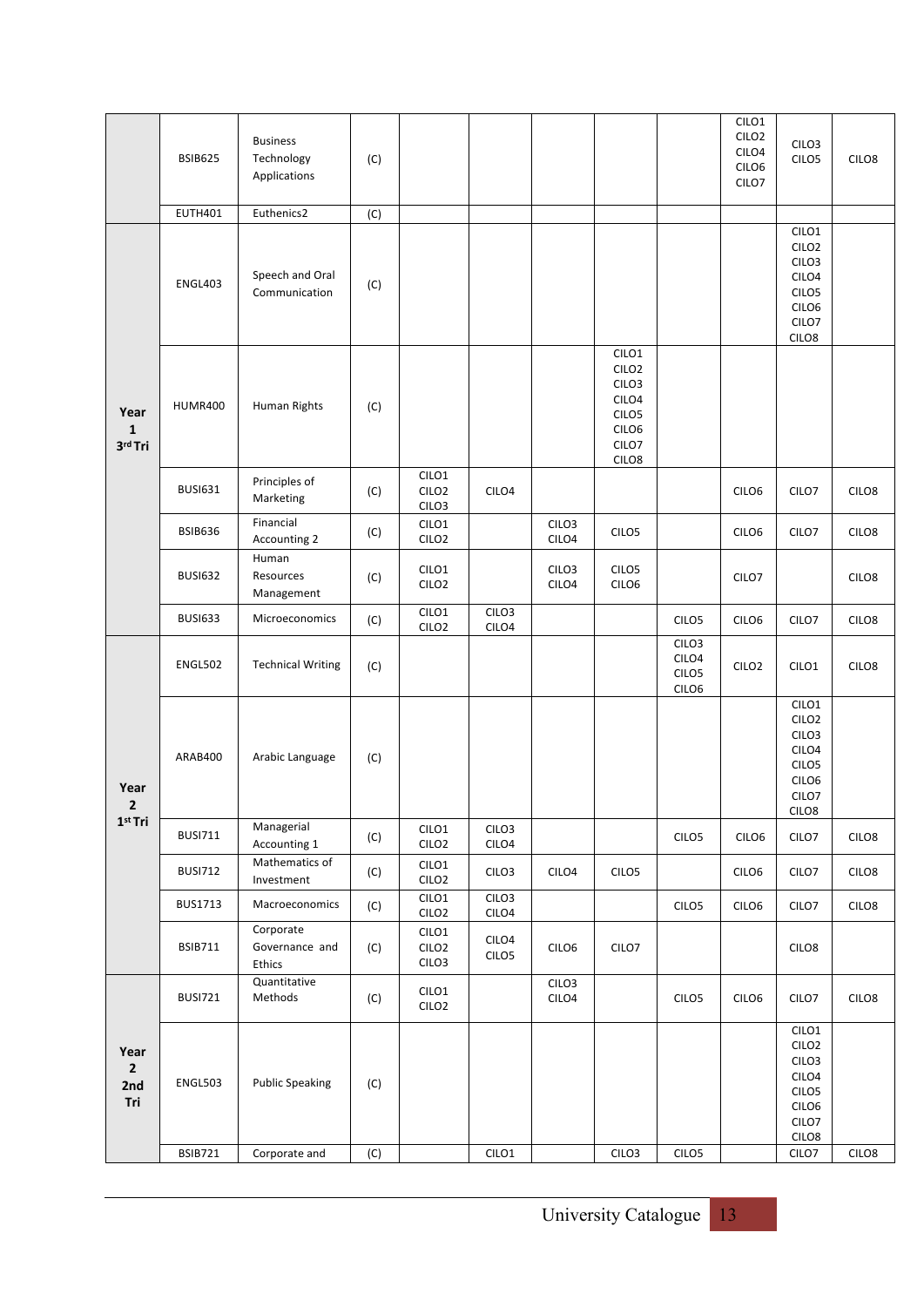|                              |                | <b>Business Law</b>                         |     |                            | CILO <sub>2</sub>                               |                | CILO4                      | CILO6                                           |                            |                                                                                                                      |                   |
|------------------------------|----------------|---------------------------------------------|-----|----------------------------|-------------------------------------------------|----------------|----------------------------|-------------------------------------------------|----------------------------|----------------------------------------------------------------------------------------------------------------------|-------------------|
|                              | <b>BSIB722</b> | Marketing<br>Management                     | (C) | CILO1<br>CILO <sub>2</sub> | CILO <sub>3</sub><br>CILO4                      |                | CILO <sub>5</sub>          |                                                 | CILO6                      | CILO7                                                                                                                | CILO8             |
|                              | <b>BSIB723</b> | Managerial<br>Accounting 2                  | (C) | CILO1<br>CILO <sub>2</sub> | CILO <sub>3</sub><br>CILO4                      |                |                            | CILO5                                           | CILO6                      | CILO7                                                                                                                | CILO8             |
|                              | <b>BSIB724</b> | Managerial<br>Economics                     | (C) | CILO1                      | CILO <sub>2</sub>                               |                | CILO <sub>3</sub><br>CILO4 | CILO <sub>5</sub>                               | CILO <sub>6</sub>          | CILO7                                                                                                                | CILO8             |
|                              | <b>BSIB731</b> | International<br><b>Business Law</b>        | (C) |                            | CILO1<br>CILO <sub>2</sub>                      |                | CILO <sub>3</sub><br>CILO4 | CILO5<br>CILO6                                  |                            | CILO7                                                                                                                | CILO8             |
|                              | <b>BSIB732</b> | International<br>Economics                  | (C) | CILO1<br>CILO <sub>2</sub> | CILO <sub>3</sub><br>CILO4                      |                | CILO <sub>5</sub>          |                                                 | CILO6                      | CILO7                                                                                                                | CILO8             |
| Year<br>$\mathbf 2$          | <b>BSIB733</b> | Entrepreneurshi<br>p & Innovation           | (C) | CILO1<br>CILO <sub>2</sub> | CILO <sub>3</sub><br>CILO4                      |                | CILO <sub>5</sub>          |                                                 | CILO <sub>6</sub>          | CILO7                                                                                                                | CILO8             |
| 3rd Tri                      | <b>BSIB734</b> | International<br><b>Business</b>            | (C) | CILO1<br>CILO <sub>2</sub> | CILO4                                           | CILO5<br>CILO6 |                            |                                                 | CILO <sub>3</sub>          | CILO7                                                                                                                | CILO8             |
|                              | <b>BSIB735</b> | Corporate<br>Finance 1                      | (C) |                            | CILO1<br>CILO <sub>2</sub>                      |                | CILO <sub>3</sub><br>CILO4 | CILO <sub>5</sub>                               | CILO6                      | CILO7                                                                                                                | CILO8             |
|                              | <b>BSIB736</b> | Management<br>Information<br>System         | (C) | CILO1<br>CILO <sub>2</sub> |                                                 |                | CILO <sub>3</sub><br>CILO4 |                                                 | CILO <sub>5</sub><br>CILO6 | CILO <sub>8</sub>                                                                                                    | CILO7             |
|                              | <b>FLAN501</b> | Foreign<br>Language 1                       | (C) |                            |                                                 |                |                            |                                                 |                            | CILO1<br>CILO <sub>2</sub><br>CILO <sub>3</sub><br>CILO4<br>CILO <sub>5</sub><br>CILO6<br>CILO7<br>CILO8             |                   |
| Year<br>3<br>1 <sup>st</sup> | <b>BSIB811</b> | Strategy and<br>International<br>Management | (C) | CILO1<br>CILO <sub>2</sub> | CILO <sub>3</sub><br>CILO4                      |                | CILO <sub>5</sub>          |                                                 | CILO6                      | CILO7                                                                                                                | CILO8             |
| Tri                          | <b>BSIB812</b> | Cross Cultural<br>Management                | (C) | CILO1<br>CILO <sub>2</sub> | CILO <sub>3</sub><br>CILO4                      | CILO5<br>CILO6 |                            |                                                 |                            | CILO7                                                                                                                | CILO8             |
|                              | <b>BSIB813</b> | Corporate<br>Finance 2                      | (C) |                            | CILO1<br>CILO <sub>2</sub>                      |                | CILO <sub>3</sub><br>CILO4 | CILO <sub>5</sub>                               | CILO <sub>6</sub>          | CILO7                                                                                                                | CILO8             |
|                              | <b>BSIB814</b> | Logistics and<br>Supply Chain<br>Management | (C) | CILO1<br>CILO <sub>2</sub> | CILO <sub>3</sub>                               |                |                            | CILO4<br>CILO5                                  | CILO <sub>6</sub>          | CILO7                                                                                                                | CILO8             |
|                              | <b>BUSI811</b> | <b>Islamic Banking</b><br>and Finance 1     | (C) |                            | CILO1<br>CILO <sub>2</sub>                      |                | CILO <sub>3</sub><br>CILO4 | CILO <sub>5</sub>                               | CILO <sub>6</sub>          | CILO7                                                                                                                | CILO8             |
|                              | <b>FLAN502</b> | Foreign<br>Language2                        | (C) |                            |                                                 |                |                            |                                                 |                            | CILO <sub>1</sub><br>CILO <sub>2</sub><br>CILO <sub>3</sub><br>CILO4<br>CILO <sub>5</sub><br>CILO6<br>CILO7<br>CILO8 |                   |
| Year<br>3                    | <b>BSIB821</b> | <b>Digital Business</b>                     | (C) |                            | CILO1<br>CILO <sub>2</sub><br>CILO <sub>3</sub> | CILO4          |                            |                                                 | CILO6                      | CILO7                                                                                                                | CILO <sub>8</sub> |
| $2nd$ Tri                    | <b>BSIB822</b> | International<br>Project<br>Management      | (C) |                            | CILO1<br>CILO <sub>2</sub><br>CILO3             | CILO4          | CILO <sub>5</sub>          |                                                 | CILO7                      | CILO6                                                                                                                | CILO8             |
|                              | <b>BSIB823</b> | Elective 1                                  | (C) |                            |                                                 |                |                            |                                                 |                            |                                                                                                                      |                   |
|                              | <b>BSIB824</b> | Research<br>Methods                         | (C) |                            |                                                 |                | CILO1<br>CILO <sub>2</sub> | CILO <sub>3</sub><br>CILO4<br>CILO <sub>5</sub> | CILO6                      | CILO7                                                                                                                | CILO <sub>8</sub> |
|                              | <b>BSIB825</b> | International<br>Finance                    | (C) | CILO1                      | CILO <sub>2</sub>                               |                | CILO3<br>CILO4             | CILO <sub>5</sub>                               | CILO <sub>6</sub>          | CILO7                                                                                                                | CILO <sub>8</sub> |
| Year                         | <b>BUSI831</b> | <b>Business</b><br>Analytics                | (C) | CILO1<br>CILO <sub>2</sub> | CILO4                                           | CILO6          | CILO <sub>5</sub>          |                                                 | CILO7                      |                                                                                                                      | CILO8             |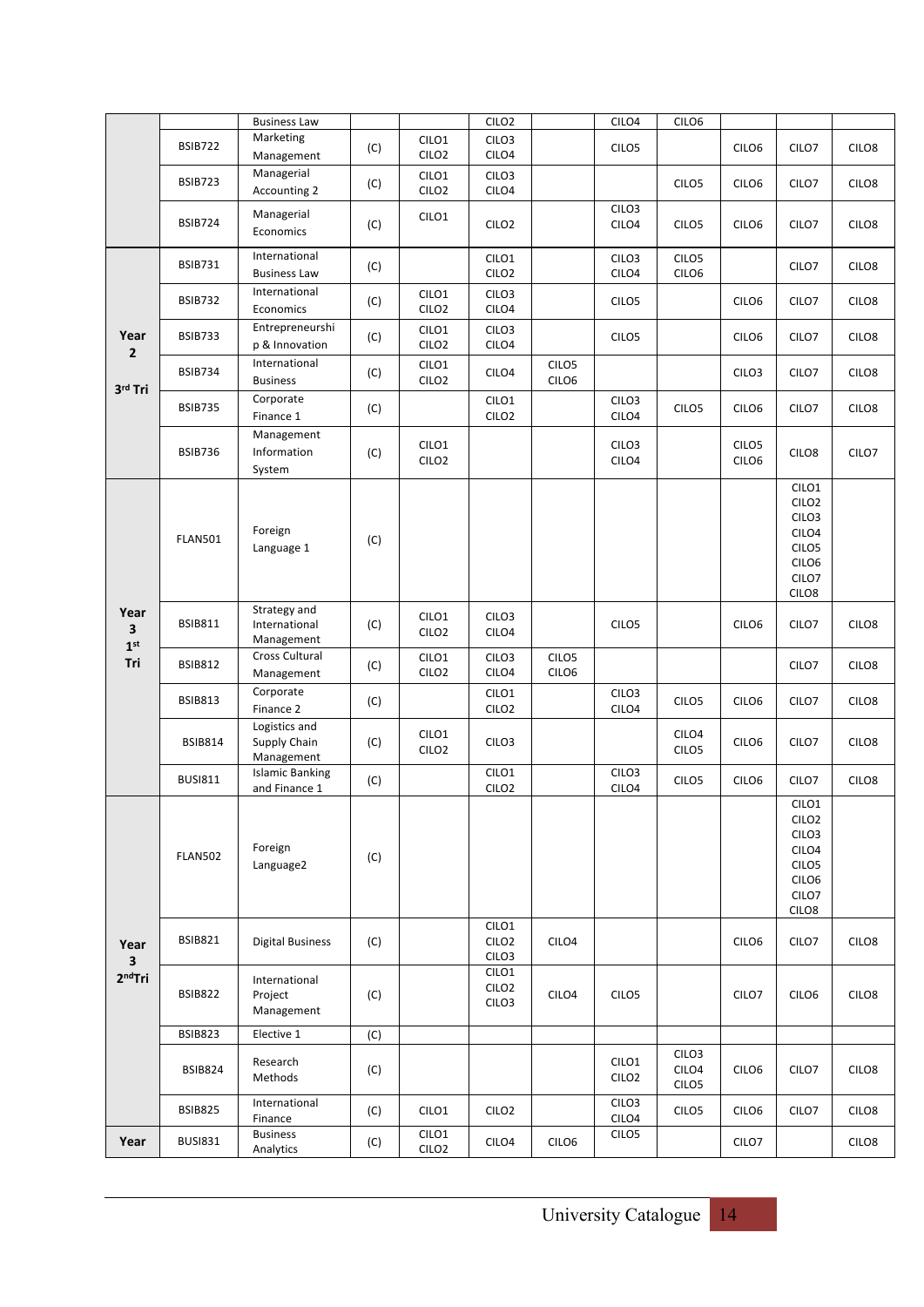| $\overline{\mathbf{3}}$<br>3rd Tri |                |                                                                      |     | CILO <sub>3</sub>                      |                                        |                            |                                                             |                                                 |                   |                   |                   |
|------------------------------------|----------------|----------------------------------------------------------------------|-----|----------------------------------------|----------------------------------------|----------------------------|-------------------------------------------------------------|-------------------------------------------------|-------------------|-------------------|-------------------|
|                                    | <b>BSIB831</b> | Thesis Writing A                                                     | (C) |                                        |                                        |                            | CILO1<br>CILO <sub>2</sub>                                  | CILO <sub>3</sub><br>CILO4<br>CILO <sub>5</sub> | CILO6             | CILO7             | CILO <sub>8</sub> |
|                                    | <b>BSIB832</b> | Internship                                                           | (C) | CILO1                                  | CILO <sub>2</sub>                      | CILO <sub>3</sub>          | CILO4                                                       | CILO <sub>5</sub>                               | CILO6             | CILO7             | CILO <sub>8</sub> |
|                                    | <b>BSIB833</b> | Elective 2                                                           | (C) |                                        |                                        |                            |                                                             |                                                 |                   |                   |                   |
|                                    | <b>BSIB834</b> | Elective 3                                                           | (C) |                                        |                                        |                            |                                                             |                                                 |                   |                   |                   |
| Year                               | <b>BSIB841</b> | International<br>Resourcing and<br>Talent<br>Management              | (C) | CILO <sub>1</sub><br>CILO <sub>2</sub> | CILO <sub>3</sub>                      | CILO <sub>5</sub>          | CILO4<br>CILO <sub>6</sub>                                  |                                                 |                   | CILO7             | CILO <sub>8</sub> |
|                                    | <b>BSIB842</b> | Global<br><b>Business</b><br>Sustainability<br>and<br>Responsibility | (C) |                                        | CILO <sub>1</sub><br>CILO <sub>2</sub> |                            | CILO <sub>4</sub><br>CILO <sub>5</sub><br>CILO <sub>6</sub> |                                                 | CILO <sub>3</sub> | CILO7             | CILO <sub>8</sub> |
| 4<br>1stTri                        | <b>BSIB843</b> | <b>Global Marketing</b><br>Strategy                                  | (C) | CILO1<br>CILO <sub>2</sub>             | CILO <sub>3</sub>                      | CILO <sub>5</sub>          | CILO <sub>6</sub>                                           |                                                 | CILO <sub>4</sub> | CILO7             | CILO8             |
|                                    | <b>BSIB844</b> | <b>Global Supply</b><br>Chain<br>Management                          | (C) | CILO1<br>CILO <sub>2</sub>             | CILO <sub>3</sub>                      | CILO4<br>CILO <sub>5</sub> | CILO <sub>6</sub>                                           |                                                 |                   | CILO7             | CILO <sub>8</sub> |
|                                    | <b>BSIB845</b> | Global<br>Investment<br>and Portfolio<br>Management                  | (O) | CILO <sub>1</sub><br>CILO <sub>2</sub> |                                        | CILO <sub>3</sub><br>CILO4 | CILO <sub>5</sub>                                           | CILO <sub>6</sub>                               | CILO <sub>7</sub> | CILO <sub>8</sub> |                   |
|                                    | <b>BSIB846</b> | Thesis Writing B                                                     | (C) | CILO1                                  | CILO <sub>2</sub>                      | CILO <sub>3</sub>          | CILO4                                                       | CILO <sub>5</sub>                               | CILO6             | CILO7             | CILO8             |

### **ELECTIVE COURSES**

|  | <b>Elective Title</b>                             |     | <b>P1</b>                                                                        | <b>P2</b>                              | <b>P3</b>         | <b>P4</b>                                                   | <b>P5</b>         | <b>P6</b>         | <b>P7</b>         | P <sub>8</sub>    |
|--|---------------------------------------------------|-----|----------------------------------------------------------------------------------|----------------------------------------|-------------------|-------------------------------------------------------------|-------------------|-------------------|-------------------|-------------------|
|  | <b>International Business</b><br>Negotiation      | (0) | CILO <sub>1</sub><br>CILO <sub>2</sub>                                           | CILO <sub>3</sub><br>CILO <sub>4</sub> |                   | CILO <sub>5</sub>                                           |                   | CILO <sub>6</sub> | CILO7             | CILO <sub>8</sub> |
|  | Strategic Leadership                              | (O) | CILO <sub>1</sub><br>CILO <sub>2</sub><br>CILO <sub>3</sub><br>CILO <sub>4</sub> |                                        |                   | CILO <sub>5</sub><br>CILO <sub>6</sub>                      |                   | CILO7             |                   | CILO <sub>8</sub> |
|  | <b>International Business</b><br>Trends & Seminar | (O) |                                                                                  | CILO <sub>2</sub><br>CILO <sub>3</sub> | CILO <sub>1</sub> | CILO <sub>4</sub>                                           | CILO <sub>5</sub> | CILO <sub>6</sub> | CILO <sub>7</sub> | CILO <sub>8</sub> |
|  | <b>Managing Quality</b>                           | (O) | CILO <sub>1</sub>                                                                | CILO <sub>2</sub>                      | CILO <sub>3</sub> | CILO <sub>4</sub><br>CILO <sub>5</sub><br>CILO <sub>6</sub> |                   |                   | CILO7             | CILO <sub>8</sub> |
|  | <b>Islamic Banking 2</b>                          | (O) |                                                                                  | CILO1<br>CILO <sub>2</sub>             |                   | CILO <sub>3</sub><br>CILO <sub>4</sub>                      | CILO <sub>5</sub> |                   | CILO7             | CILO <sub>8</sub> |
|  | Financial Risk Management                         | (O) |                                                                                  | CILO1<br>CILO <sub>2</sub>             |                   | CILO <sub>3</sub><br>CILO <sub>4</sub>                      | CILO <sub>5</sub> | CILO <sub>6</sub> | CILO7             | CILO <sub>8</sub> |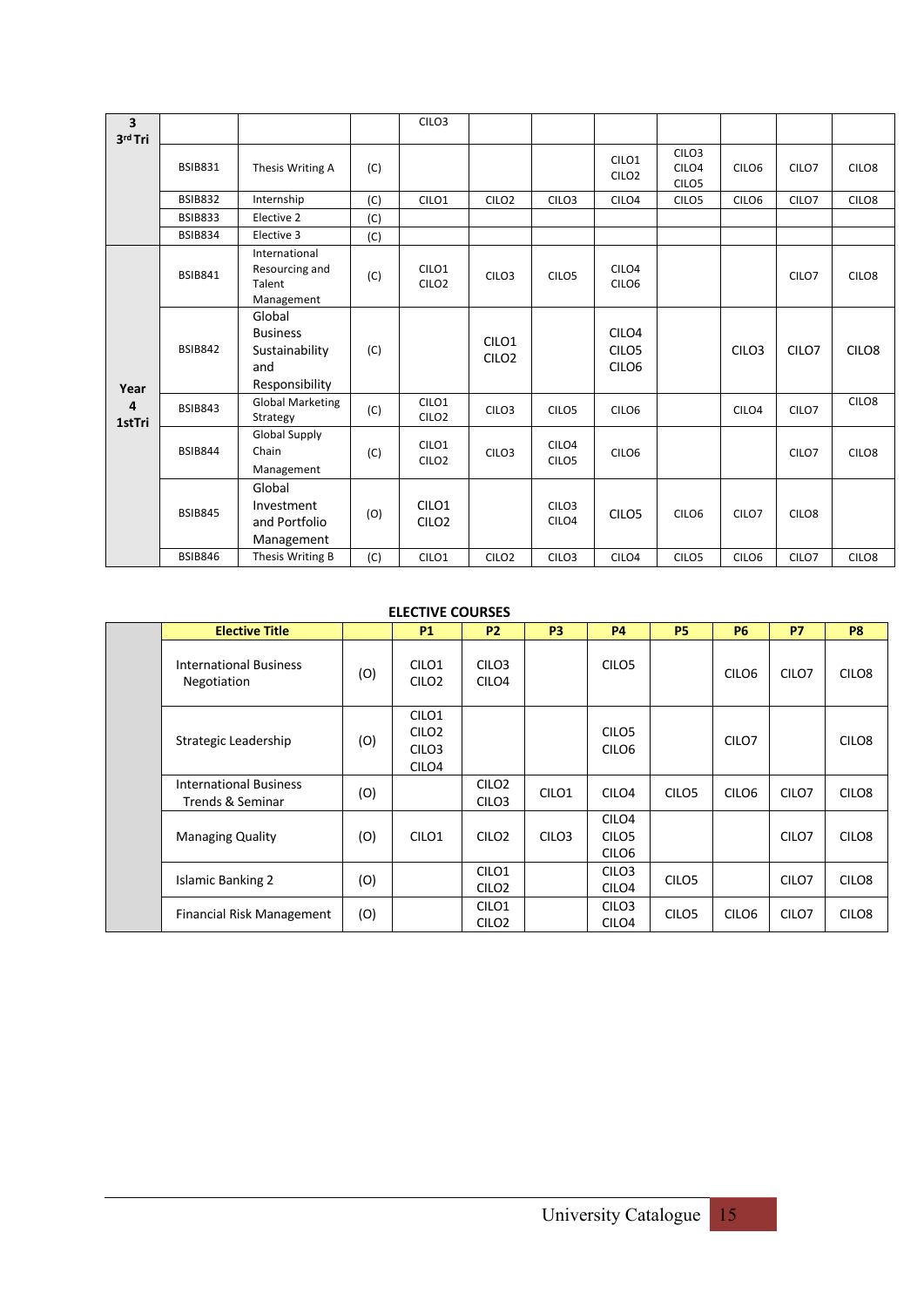### **Course Description**

| <b>Course Code</b>                                                                                                                                                                                                                                                                                                                                                                                                                                                                                                                                                                                                                                                                                                                                                                                                                                                                                                                                                                                                                                                                                            | <b>Course Title</b>                                                                                                                                                                                                                                                                                                                                                                                                                                                                                                                                                    | <b>LecHrs</b>           | <b>Lab Hrs</b> | <b>Unit</b><br>s |
|---------------------------------------------------------------------------------------------------------------------------------------------------------------------------------------------------------------------------------------------------------------------------------------------------------------------------------------------------------------------------------------------------------------------------------------------------------------------------------------------------------------------------------------------------------------------------------------------------------------------------------------------------------------------------------------------------------------------------------------------------------------------------------------------------------------------------------------------------------------------------------------------------------------------------------------------------------------------------------------------------------------------------------------------------------------------------------------------------------------|------------------------------------------------------------------------------------------------------------------------------------------------------------------------------------------------------------------------------------------------------------------------------------------------------------------------------------------------------------------------------------------------------------------------------------------------------------------------------------------------------------------------------------------------------------------------|-------------------------|----------------|------------------|
| <b>ENGL401</b>                                                                                                                                                                                                                                                                                                                                                                                                                                                                                                                                                                                                                                                                                                                                                                                                                                                                                                                                                                                                                                                                                                | <b>English Communication Skills 1</b>                                                                                                                                                                                                                                                                                                                                                                                                                                                                                                                                  | 3                       | 0              | 3                |
|                                                                                                                                                                                                                                                                                                                                                                                                                                                                                                                                                                                                                                                                                                                                                                                                                                                                                                                                                                                                                                                                                                               | This is an introductory course in English communication designed to provide comprehensive, up-to-date, and<br>relevant instruction in the correct use of grammar. It intends to build up students' confidence in communicating<br>their thoughts, ideas, information and messages through the functions and structures of different words,<br>phrases, clauses, sentences, and paragraphs. In addition, the integration of language skills increases their<br>communicative competence and prepares them for the academic and social challenges in college and beyond. |                         |                |                  |
| <b>Course Code</b>                                                                                                                                                                                                                                                                                                                                                                                                                                                                                                                                                                                                                                                                                                                                                                                                                                                                                                                                                                                                                                                                                            | <b>Course Title</b>                                                                                                                                                                                                                                                                                                                                                                                                                                                                                                                                                    | <b>LecHrs</b>           | <b>Lab Hrs</b> | Unit<br>s        |
| <b>MATH401</b>                                                                                                                                                                                                                                                                                                                                                                                                                                                                                                                                                                                                                                                                                                                                                                                                                                                                                                                                                                                                                                                                                                | <b>College Algebra</b>                                                                                                                                                                                                                                                                                                                                                                                                                                                                                                                                                 | 3                       | 0              | 3                |
|                                                                                                                                                                                                                                                                                                                                                                                                                                                                                                                                                                                                                                                                                                                                                                                                                                                                                                                                                                                                                                                                                                               | This course is designed to familiarize learners with main theories, principles and concepts of college algebra<br>that are useful in analysis and simplification of basic and some advanced mathematical problems. Content<br>includes functions which are polynomial, rational, exponential, logarithmic, and related equations. Sketching<br>graphs, Matrices, determinants, progressions, and inequalities as applied to engineering.                                                                                                                               |                         |                | <b>Unit</b>      |
| <b>Course Code</b>                                                                                                                                                                                                                                                                                                                                                                                                                                                                                                                                                                                                                                                                                                                                                                                                                                                                                                                                                                                                                                                                                            | <b>Course Title</b>                                                                                                                                                                                                                                                                                                                                                                                                                                                                                                                                                    | <b>LecHrs</b>           | <b>Lab Hrs</b> | s                |
| <b>BUSI615</b>                                                                                                                                                                                                                                                                                                                                                                                                                                                                                                                                                                                                                                                                                                                                                                                                                                                                                                                                                                                                                                                                                                | <b>Principles of Management</b>                                                                                                                                                                                                                                                                                                                                                                                                                                                                                                                                        | 3                       | 0              | 3                |
| practical insights into modern organizations.                                                                                                                                                                                                                                                                                                                                                                                                                                                                                                                                                                                                                                                                                                                                                                                                                                                                                                                                                                                                                                                                 | This course demonstrates in-depth understanding of the theoretical concepts of organizations and the roles<br>and responsibilities of managers by introducing the framework for understanding organizations and<br>organizational processes. It provides analysis of organizations and the management tools of planning,<br>organizing, and staffing. The course emphasizes experiential learning and draws on case studies to help gain                                                                                                                               |                         |                |                  |
| <b>Course Code</b>                                                                                                                                                                                                                                                                                                                                                                                                                                                                                                                                                                                                                                                                                                                                                                                                                                                                                                                                                                                                                                                                                            | <b>Course Title</b>                                                                                                                                                                                                                                                                                                                                                                                                                                                                                                                                                    | <b>LecHrs</b>           | <b>Lab Hrs</b> | <b>Unit</b><br>s |
| <b>COMP613</b>                                                                                                                                                                                                                                                                                                                                                                                                                                                                                                                                                                                                                                                                                                                                                                                                                                                                                                                                                                                                                                                                                                | <b>Fundamentals of Information Systems</b>                                                                                                                                                                                                                                                                                                                                                                                                                                                                                                                             | 3                       | $\mathbf{0}$   | 3                |
|                                                                                                                                                                                                                                                                                                                                                                                                                                                                                                                                                                                                                                                                                                                                                                                                                                                                                                                                                                                                                                                                                                               | This course focuses on the detailed knowledge on management information systems by establishing a link<br>between business processes and information technology. It includes the topics on decision making frameworks,<br>types of information systems, systems development, networks, IT infrastructure and, social impacts of IT.                                                                                                                                                                                                                                    |                         |                |                  |
| <b>Course Code</b>                                                                                                                                                                                                                                                                                                                                                                                                                                                                                                                                                                                                                                                                                                                                                                                                                                                                                                                                                                                                                                                                                            | <b>Course Title</b>                                                                                                                                                                                                                                                                                                                                                                                                                                                                                                                                                    | <b>LecHrs</b>           | <b>Lab Hrs</b> | <b>Units</b>     |
| <b>HIST400</b>                                                                                                                                                                                                                                                                                                                                                                                                                                                                                                                                                                                                                                                                                                                                                                                                                                                                                                                                                                                                                                                                                                | <b>History of Bahrain and the GCC Region</b>                                                                                                                                                                                                                                                                                                                                                                                                                                                                                                                           | 3                       | 0              | 3                |
| This Course includes the history of the Kingdom of Bahrain and the Arabian Gulf region. It includes the important<br>events in Bahrain and the Arabian Gulf region and their impact on the current situation. It covers the strategic<br>importance of Bahrain, starting with "Ancient civilizations and passing through" the Islamic era, Bahrain's entry<br>into Islam, Portuguese occupation, competition of powers in the $17th$ century and the rise of a tribe of Al-Atub. It  <br>includes the history of Bahrain under the British protection and the conventions between Bahrain and Great<br>Britain up to British troops leaving the region. It describes the places and persons as well as the historical<br>developments and achievement in Bahrain during the time of Al- Khalifah. It includes independence of Bahrain,<br>issuing of the first constitutional law, reform project by His Majesty King Hamad, constitutional amendments,<br>establishment of GCC, history of Arab Gulf states. It makes the student able to present his patriotic character<br>through historical discussions. |                                                                                                                                                                                                                                                                                                                                                                                                                                                                                                                                                                        |                         |                |                  |
| <b>Course Code</b>                                                                                                                                                                                                                                                                                                                                                                                                                                                                                                                                                                                                                                                                                                                                                                                                                                                                                                                                                                                                                                                                                            | <b>Course Title</b>                                                                                                                                                                                                                                                                                                                                                                                                                                                                                                                                                    | <b>LecHrs</b>           | <b>Lab Hrs</b> | <b>Unit</b><br>s |
| <b>SOCI400</b>                                                                                                                                                                                                                                                                                                                                                                                                                                                                                                                                                                                                                                                                                                                                                                                                                                                                                                                                                                                                                                                                                                | Sociology                                                                                                                                                                                                                                                                                                                                                                                                                                                                                                                                                              | $\overline{\mathbf{3}}$ | $\mathbf{0}$   | 3                |
| This course is designed to expose students to a detailed approach to studying society. It intends to give emphasis<br>on the sociological perspectives, relationships with other social sciences, the main figures in sociological<br>development, including introduction to culture, transformation of societies, importance of socialization, social<br>groups, deviance, and social control. Further, it incorporates the discussions on social institutions that enable the<br>college students to understand the economic perspective from ancient to present, the evolution of education<br>and the current viewpoint of family.                                                                                                                                                                                                                                                                                                                                                                                                                                                                        |                                                                                                                                                                                                                                                                                                                                                                                                                                                                                                                                                                        |                         |                |                  |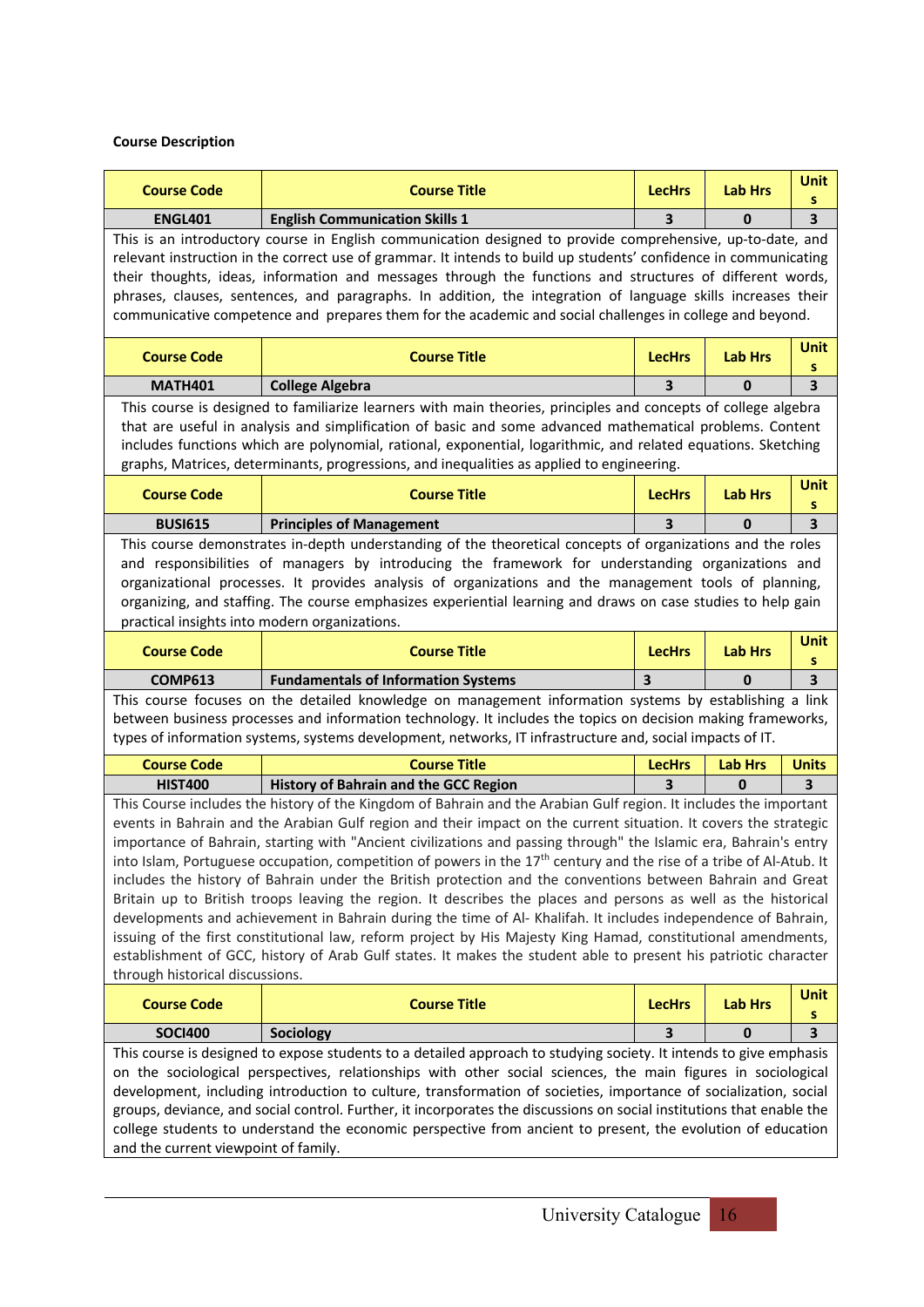| <b>Course Code</b>                                                                                         | <b>Course Title</b>                                                                                                 |               | <b>LecHrs</b>  | <b>Lab Hrs</b> | <b>Units</b>            |
|------------------------------------------------------------------------------------------------------------|---------------------------------------------------------------------------------------------------------------------|---------------|----------------|----------------|-------------------------|
| <b>EUTH400</b>                                                                                             | <b>Euthenics 1</b>                                                                                                  |               | 1              | 0              | 0                       |
|                                                                                                            | This course is designed to bring in the policies and procedures in the university, to guide the students in the     |               |                |                |                         |
| performance of their respective role and to become adept on ideals needed in their academic pursuit. Thus, |                                                                                                                     |               |                |                |                         |
|                                                                                                            | students are oriented on the history, vision, mission, values and objectives of the university, the services and    |               |                |                |                         |
|                                                                                                            | academic support available, the academic and non-academic policies, the different misconduct, and violations        |               |                |                |                         |
|                                                                                                            | with corresponding penalties in which the learning objectives are better facilitated by various classroom           |               |                |                |                         |
|                                                                                                            | discussion through collaborative teamwork learning experience.                                                      |               |                |                |                         |
| <b>Course Code</b>                                                                                         | <b>Course Title</b>                                                                                                 |               | <b>LecHrs</b>  | <b>Lab Hrs</b> | <b>Units</b>            |
| <b>ENGL402</b>                                                                                             | <b>English Communication Skills 2</b>                                                                               |               | 3              | $\mathbf 0$    | 3                       |
|                                                                                                            | This is an intermediate course in English communication geared towards equipping the college students with          |               |                |                |                         |
|                                                                                                            | writing skills in preparation for academic writing. It progresses from familiarizing the sentence conventions to    |               |                |                |                         |
|                                                                                                            | balancing the structures of the sentence for variation and rhythm. Further, it enables students to follow the       |               |                |                |                         |
|                                                                                                            | principles that govern the composition writing in achieving unity, coherence, and emphasis; to improve their        |               |                |                |                         |
|                                                                                                            | expository, descriptive, narrative, and argumentative works and to get hold of the discipline in academic writing   |               |                |                |                         |
|                                                                                                            | for future advantages by providing them the opportunity in adhering the process of writing for effective            |               |                |                |                         |
| communication.                                                                                             |                                                                                                                     |               |                |                |                         |
| <b>Course Code</b>                                                                                         | <b>Course Title</b>                                                                                                 | <b>LecHrs</b> |                | <b>Lab Hrs</b> | <b>Units</b>            |
| <b>MATH409</b>                                                                                             | <b>Business Statistics</b>                                                                                          | 3             |                | 0              | 3                       |
|                                                                                                            | The course deals with the study of the fundamental concepts and principles in statistics and its application to     |               |                |                |                         |
|                                                                                                            | business. It covers concepts on collecting, organizing, and presenting data, numerical descriptive measures,        |               |                |                |                         |
|                                                                                                            | probability distributions, and inferential measures.                                                                |               |                |                |                         |
|                                                                                                            |                                                                                                                     |               |                |                | Unit                    |
| <b>Course Code</b>                                                                                         | <b>Course Title</b>                                                                                                 |               | <b>LecHrs</b>  | <b>Lab Hrs</b> | s                       |
| <b>BSIB626</b>                                                                                             | <b>Business Organization and Management</b>                                                                         |               | 3              | $\bf{0}$       | $\overline{\mathbf{3}}$ |
|                                                                                                            | This course demonstrates detailed knowledge and understanding of the challenges and opportunities                   |               |                |                |                         |
|                                                                                                            | associated with organizational management in the global environment. It emphasizes on the process                   |               |                |                |                         |
|                                                                                                            | and effect of internationalization in contemporary business, along with an introduction to theories,                |               |                |                |                         |
|                                                                                                            | concepts, and skills relevant to managing effectively in today's global environment.                                |               |                |                |                         |
| <b>Course Code</b>                                                                                         | <b>Course Title</b>                                                                                                 |               | <b>LecHrs</b>  | <b>Lab Hrs</b> | <b>Units</b>            |
| <b>BUSI621</b>                                                                                             | <b>Organizational Behavior</b>                                                                                      |               | 3              | 0              | 3                       |
|                                                                                                            | The course takes an in-depth look at human behavior in organizations. Incorporating current                         |               |                |                |                         |
|                                                                                                            | management theory and research, the course investigates the factors that influence individual and                   |               |                |                |                         |
|                                                                                                            | group performance. Topics include perception, personality, attitudes, values, motivation, decision                  |               |                |                |                         |
|                                                                                                            |                                                                                                                     |               |                |                |                         |
|                                                                                                            | making, leadership, power and politics, conflict and negotiation, groups, and culture.                              |               |                |                |                         |
| <b>Course Code</b>                                                                                         | <b>Course Title</b>                                                                                                 |               | <b>LecHrs</b>  | <b>Lab Hrs</b> | <b>Units</b>            |
| <b>BUSI622</b>                                                                                             | <b>Financial Accounting 1</b>                                                                                       |               | $\overline{2}$ | $\overline{2}$ | $\overline{\mathbf{3}}$ |
|                                                                                                            | This course deals with detailed knowledge and understanding of the accounting cycle for business using the          |               |                |                |                         |
|                                                                                                            | computerized accounting system. It includes topics on accounting cycle, cash, accounts receivable, inventory,       |               |                |                |                         |
|                                                                                                            | and the preparation of financial statements for business decision-making.                                           |               |                |                |                         |
| <b>Course Code</b>                                                                                         | <b>Course Title</b>                                                                                                 |               | <b>LecHrs</b>  | <b>Lab Hrs</b> | <b>Units</b>            |
| <b>BSIB625</b>                                                                                             | <b>Business Technology Applications</b>                                                                             |               | 2              | 2              | 3                       |
|                                                                                                            | This course is designed to develop the technological proficiencies of the students in word processing,              |               |                |                |                         |
|                                                                                                            | spreadsheets, presentations, data visualization, electronic mail, and internet browsing.                            |               |                |                |                         |
| <b>Course Code</b>                                                                                         | <b>Course Title</b>                                                                                                 |               | <b>LecHrs</b>  | <b>Lab Hrs</b> | <b>Units</b>            |
| <b>EUTH401</b>                                                                                             | <b>Euthenics 2</b>                                                                                                  |               | 1              | 0              | 0                       |
|                                                                                                            | This course is designed to provide the discussion on the students' rules and regulations of the university to       |               |                |                |                         |
|                                                                                                            | practice the right conduct of behavior inside and outside the university premises. It intends to teach the students |               |                |                |                         |
|                                                                                                            | on the different stages of personality development, the equivalent penalties in different academic offences and     |               |                |                |                         |
|                                                                                                            | factors that influence behavioral multiple intelligences. Further, the incorporation of oral/written communication  |               |                |                |                         |
|                                                                                                            | through individual and group discussions can encourage learners to ponder on the meaning of life and discover       |               |                |                |                         |
| the purpose of their existence.                                                                            |                                                                                                                     |               |                |                |                         |
|                                                                                                            |                                                                                                                     |               |                |                |                         |

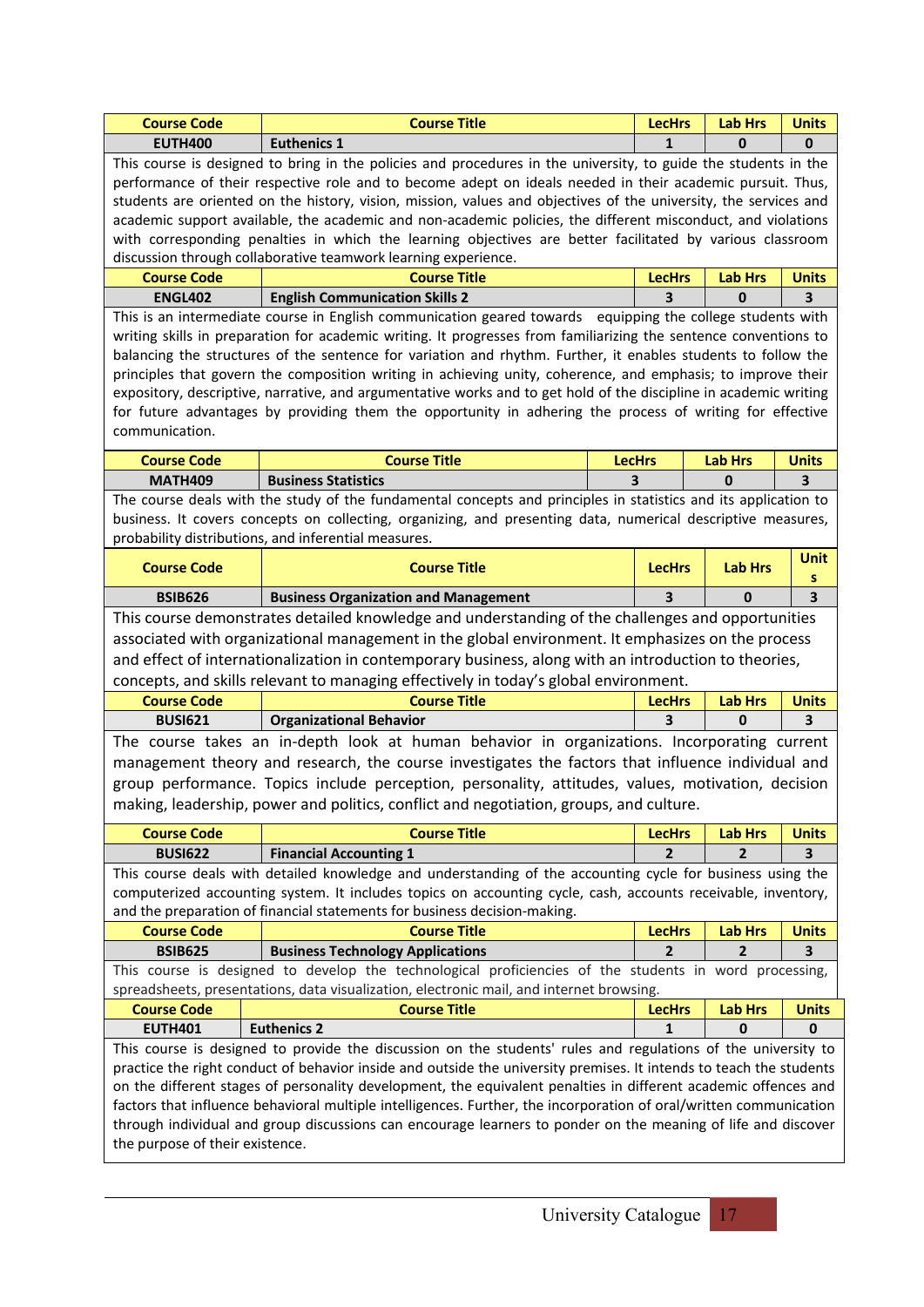| <b>Course Code</b>                                                                                                                                                                                                                                                                                                                                                                                                                                        | <b>Course Title</b>                                                                                                                                                                                               |               | <b>LecHrs</b> |                                 | <b>Lab Hrs</b>  | <b>Units</b> |
|-----------------------------------------------------------------------------------------------------------------------------------------------------------------------------------------------------------------------------------------------------------------------------------------------------------------------------------------------------------------------------------------------------------------------------------------------------------|-------------------------------------------------------------------------------------------------------------------------------------------------------------------------------------------------------------------|---------------|---------------|---------------------------------|-----------------|--------------|
| <b>ENGL403</b>                                                                                                                                                                                                                                                                                                                                                                                                                                            | <b>Speech and Oral Communication</b>                                                                                                                                                                              |               | з             |                                 | 0               | 3            |
| This is a developmental course in English communication geared towards competent, efficient, and effective<br>interpersonal speaking across communicative contexts. It refines oral communication skills through accurate<br>articulation of segmental phonemes, pronunciation drills, and enunciation of the suprasegmental features of<br>speech, specifically sentential stress, and intonation. Further, it incorporates the mechanics and techniques |                                                                                                                                                                                                                   |               |               |                                 |                 |              |
|                                                                                                                                                                                                                                                                                                                                                                                                                                                           | of speech craft and delivery with emphases on practical speaking experiences and analysis of audience                                                                                                             |               |               |                                 |                 |              |
|                                                                                                                                                                                                                                                                                                                                                                                                                                                           | psychology, which are deemed applicable in diverse speech situations.                                                                                                                                             |               |               |                                 |                 |              |
| <b>Course Code</b>                                                                                                                                                                                                                                                                                                                                                                                                                                        | <b>Course Title</b>                                                                                                                                                                                               |               | <b>LecHrs</b> |                                 | <b>Lab Hrs</b>  | <b>Units</b> |
| <b>HUMR400</b>                                                                                                                                                                                                                                                                                                                                                                                                                                            | <b>Human Rights</b>                                                                                                                                                                                               |               | ર             |                                 | $\bf{0}$        | 3            |
|                                                                                                                                                                                                                                                                                                                                                                                                                                                           | This course makes the students able to know the background, main concepts of Human Rights and the                                                                                                                 |               |               |                                 |                 |              |
|                                                                                                                                                                                                                                                                                                                                                                                                                                                           | philosophical thoughts and Islamic view which contribute to modern Human Rights. It makes them able to                                                                                                            |               |               |                                 |                 |              |
|                                                                                                                                                                                                                                                                                                                                                                                                                                                           | analyze what is mentioned in different kinds of Human Rights sources as Universal Declaration of Human                                                                                                            |               |               |                                 |                 |              |
|                                                                                                                                                                                                                                                                                                                                                                                                                                                           | Rights, International Covenant on Civil and Political Rights and International Covenant on Economic, Social                                                                                                       |               |               |                                 |                 |              |
|                                                                                                                                                                                                                                                                                                                                                                                                                                                           | and Cultural Rights. It deals in the same approach with the National Sources of Human Rights such as the                                                                                                          |               |               |                                 |                 |              |
|                                                                                                                                                                                                                                                                                                                                                                                                                                                           | Constitutional Law of Kingdom of Bahrain and National Action Charter with applications as well. The course                                                                                                        |               |               |                                 |                 |              |
|                                                                                                                                                                                                                                                                                                                                                                                                                                                           | makes the students able to analyze, discuss and debate Human Rights issues in different ways.<br><b>Course Title</b>                                                                                              |               |               |                                 |                 |              |
| <b>Course Code</b>                                                                                                                                                                                                                                                                                                                                                                                                                                        |                                                                                                                                                                                                                   | <b>LecHrs</b> |               | <b>Lab Hrs</b>                  |                 | <b>Units</b> |
| <b>BUSI631</b>                                                                                                                                                                                                                                                                                                                                                                                                                                            | <b>Principles of Marketing</b>                                                                                                                                                                                    | 3             |               | 0                               |                 | 3            |
|                                                                                                                                                                                                                                                                                                                                                                                                                                                           | The course demonstrates detailed knowledge and understanding of the principles and practices of modern                                                                                                            |               |               |                                 |                 |              |
|                                                                                                                                                                                                                                                                                                                                                                                                                                                           | marketing. It emphasizes on the process of planning and executing the conception, pricing, promotion, and<br>distribution of ideas, good, and services that satisfy individual and organizational objectives.     |               |               |                                 |                 |              |
| <b>Course Code</b>                                                                                                                                                                                                                                                                                                                                                                                                                                        | <b>Course Title</b>                                                                                                                                                                                               |               | <b>LecHrs</b> |                                 | <b>Lab Hrs</b>  | <b>Units</b> |
| <b>BSIB636</b>                                                                                                                                                                                                                                                                                                                                                                                                                                            | <b>Financial Accounting 2</b>                                                                                                                                                                                     |               | 3             |                                 | $\bf{0}$        | 3            |
|                                                                                                                                                                                                                                                                                                                                                                                                                                                           | This course provides detailed knowledge and understanding on the transactions, financial statements, and                                                                                                          |               |               |                                 |                 |              |
|                                                                                                                                                                                                                                                                                                                                                                                                                                                           | problems peculiar to the operations of partnerships and corporations as distinguished from the sole                                                                                                               |               |               |                                 |                 |              |
|                                                                                                                                                                                                                                                                                                                                                                                                                                                           | proprietorship. Special topics on book value per share and earnings per share are included.                                                                                                                       |               |               |                                 |                 |              |
| <b>Course Code</b>                                                                                                                                                                                                                                                                                                                                                                                                                                        | <b>Course Title</b>                                                                                                                                                                                               |               | <b>LecHrs</b> |                                 | <b>Lab Hrs</b>  | <b>Units</b> |
| <b>BUSI632</b>                                                                                                                                                                                                                                                                                                                                                                                                                                            | <b>Human Resource Management</b>                                                                                                                                                                                  |               | 3             |                                 | 0               | З            |
|                                                                                                                                                                                                                                                                                                                                                                                                                                                           | This course demonstrates advanced knowledge and understanding on the management of the most                                                                                                                       |               |               |                                 |                 |              |
|                                                                                                                                                                                                                                                                                                                                                                                                                                                           | important resource in an organization-human resource. It surveys contemporary techniques for managing                                                                                                             |               |               |                                 |                 |              |
|                                                                                                                                                                                                                                                                                                                                                                                                                                                           | the corporate human resource's function. Topics include planning, staffing, developing, rewarding, and                                                                                                            |               |               |                                 |                 |              |
|                                                                                                                                                                                                                                                                                                                                                                                                                                                           | maintaining organizations, jobs, and people.                                                                                                                                                                      |               |               |                                 |                 |              |
| <b>Course Code</b>                                                                                                                                                                                                                                                                                                                                                                                                                                        | <b>Course Title</b>                                                                                                                                                                                               |               |               | <b>Lab Hrs</b><br><b>LecHrs</b> |                 | <b>Units</b> |
| <b>BUSI623</b>                                                                                                                                                                                                                                                                                                                                                                                                                                            | <b>Microeconomics</b>                                                                                                                                                                                             |               |               | 3                               | 0               | 3            |
|                                                                                                                                                                                                                                                                                                                                                                                                                                                           | This course is to develop ways of analyzing the behavior of specific economic units that make up the economic                                                                                                     |               |               |                                 |                 |              |
|                                                                                                                                                                                                                                                                                                                                                                                                                                                           | aggregates. The main focuses will be on theories of consumption, production, and cost. The course enables                                                                                                         |               |               |                                 |                 |              |
|                                                                                                                                                                                                                                                                                                                                                                                                                                                           | the students to demonstrate in depth understanding of law of demand, law of supply, concept of elasticity,                                                                                                        |               |               |                                 |                 |              |
|                                                                                                                                                                                                                                                                                                                                                                                                                                                           | consumer behavior and cost analysis. The course will rely on graphical analysis and numerical calculations.                                                                                                       |               |               |                                 |                 |              |
|                                                                                                                                                                                                                                                                                                                                                                                                                                                           | The learners will demonstrate deep understanding of the micro economic principles and its methods as well as                                                                                                      |               |               |                                 |                 |              |
|                                                                                                                                                                                                                                                                                                                                                                                                                                                           | tools to understand micro units of economy.                                                                                                                                                                       |               |               |                                 |                 |              |
|                                                                                                                                                                                                                                                                                                                                                                                                                                                           |                                                                                                                                                                                                                   |               |               |                                 |                 |              |
| <b>Course Code</b>                                                                                                                                                                                                                                                                                                                                                                                                                                        | <b>Course Title</b>                                                                                                                                                                                               |               | <b>LecHrs</b> |                                 | Lab             | <b>Units</b> |
| <b>ENGL502</b>                                                                                                                                                                                                                                                                                                                                                                                                                                            |                                                                                                                                                                                                                   |               | 3             |                                 | <b>Hrs</b><br>0 | 3            |
|                                                                                                                                                                                                                                                                                                                                                                                                                                                           | <b>Technical Writing</b>                                                                                                                                                                                          |               |               |                                 |                 |              |
|                                                                                                                                                                                                                                                                                                                                                                                                                                                           | This is an advanced course in English academic writing designed to deal with the application of the technical                                                                                                     |               |               |                                 |                 |              |
|                                                                                                                                                                                                                                                                                                                                                                                                                                                           | writing principles with the correspondence on business, science, and technology. It aims to develop the                                                                                                           |               |               |                                 |                 |              |
|                                                                                                                                                                                                                                                                                                                                                                                                                                                           | technical writing skills and communication of the college students thru the discussions of its elements and<br>ethics with the use of digital technologies. Furthermore, it enables students to adapt the various |               |               |                                 |                 |              |
|                                                                                                                                                                                                                                                                                                                                                                                                                                                           | communication routes in the workplace, to conceptualize suitable contents of technical writing, to                                                                                                                |               |               |                                 |                 |              |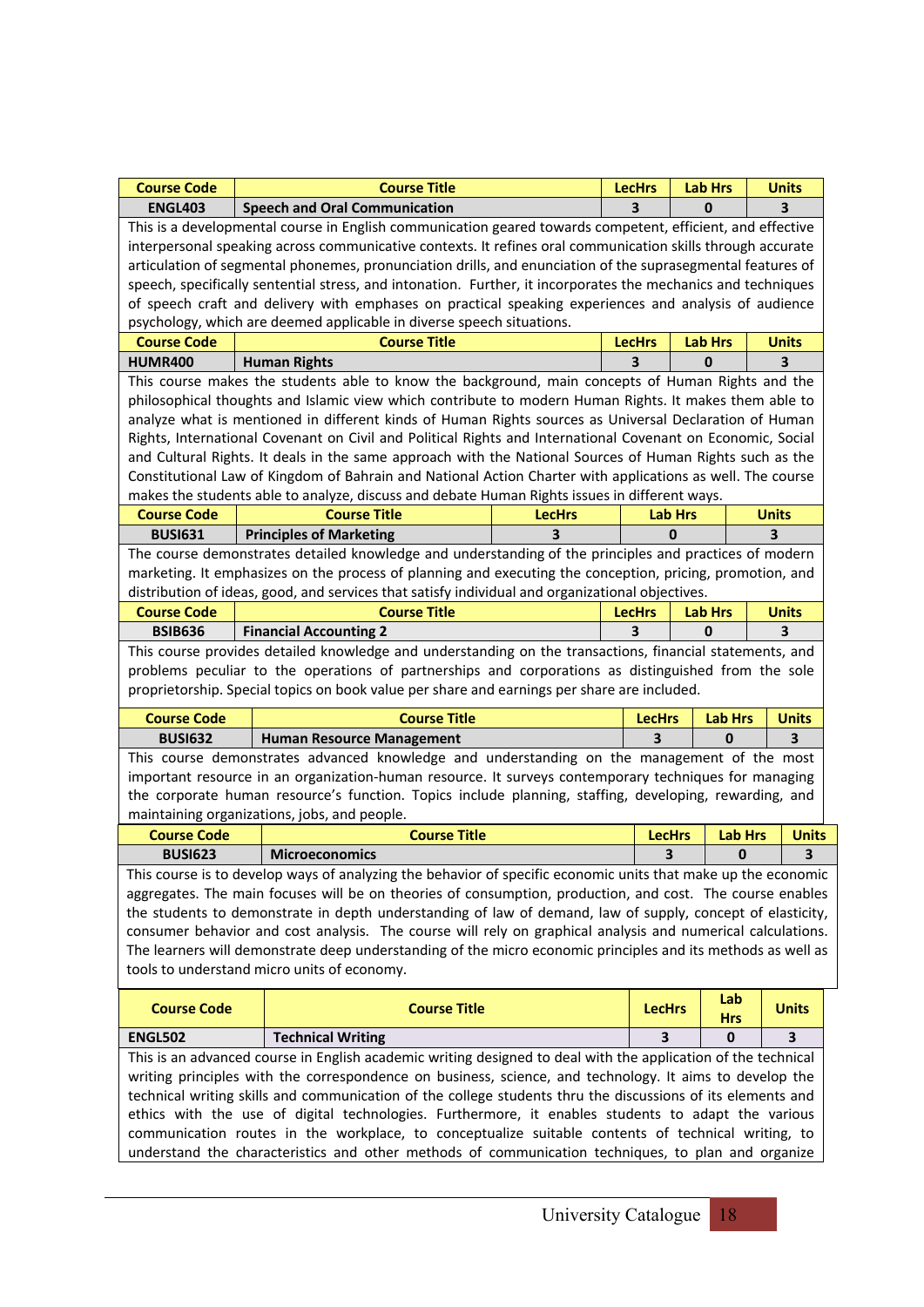advanced level tasks and to work effectively and with accountability with other team members in a creative and productive manner, in any language learning scenario when achieving personal and group outcomes.

| <b>Course Code</b> | <b>Course Title</b>                                                                                                                                                                                                 | <b>LecHrs</b> |               | <b>Lab Hrs</b> | <b>Units</b> |
|--------------------|---------------------------------------------------------------------------------------------------------------------------------------------------------------------------------------------------------------------|---------------|---------------|----------------|--------------|
| <b>ARAB400</b>     | <b>Arabic Language</b>                                                                                                                                                                                              | 3             |               | 0              | 3            |
|                    | The course focuses on the fundamentals of Arabic language, such as reading, analyzing, and critique.                                                                                                                |               |               |                |              |
|                    | It explains the characteristics of the required texts, which deal with different literary genres, prose,                                                                                                            |               |               |                |              |
|                    | and poetry. The course also focuses on the understanding and application of grammatical rules and                                                                                                                   |               |               |                |              |
|                    | basic morphological methods in Arabic, taking into account the correct spelling skills.                                                                                                                             |               |               |                |              |
| <b>Course Code</b> | <b>Course Title</b>                                                                                                                                                                                                 | <b>LecHrs</b> |               | <b>Lab Hrs</b> | <b>Units</b> |
| <b>BUSI711</b>     | <b>Managerial Accounting 1</b>                                                                                                                                                                                      |               |               | 0              | 3            |
|                    | This course focuses on modern techniques and approaches for active management of operation costs to                                                                                                                 |               |               |                |              |
|                    | achieve organizational efficiency and effectiveness. Specific topics cover cost management information, cost                                                                                                        |               |               |                |              |
|                    | behavior; cost terms and concepts; cost classification; and cost accounting techniques.                                                                                                                             |               |               |                |              |
| <b>Course Code</b> | <b>Course Title</b>                                                                                                                                                                                                 | <b>LecHrs</b> |               | <b>Lab Hrs</b> | <b>Units</b> |
| <b>BSIB711</b>     | <b>Ethics and Corporate Governance</b>                                                                                                                                                                              | 3             |               | $\mathbf{0}$   | 3            |
|                    | The course provides advanced knowledge and understanding of the core ethical dimensions of business as                                                                                                              |               |               |                |              |
|                    | they relate to the various stakeholders inside and outside the organization. Topics may include business ethical                                                                                                    |               |               |                |              |
|                    | theory, ethical decision making, typical dilemmas and corporate social responsibility.                                                                                                                              |               |               |                |              |
| <b>Course Code</b> | <b>Course Title</b>                                                                                                                                                                                                 |               | <b>LecHrs</b> | <b>Lab Hrs</b> | <b>Units</b> |
| <b>BUSI712</b>     | <b>Mathematics of Investment</b>                                                                                                                                                                                    |               | 3             | $\bf{0}$       | 3            |
|                    | The course provides in-depth understanding concepts, mathematical problems and solutions concerning                                                                                                                 |               |               |                |              |
|                    | money transaction associated with interest and time. It integrates practical and theoretical aspects of finance                                                                                                     |               |               |                |              |
|                    | and investments essential for the success of all business disciplines. It also covers discussions regarding the                                                                                                     |               |               |                |              |
|                    | theories and applications of simple and compound interest and simple annuity.                                                                                                                                       |               |               |                |              |
| <b>Course Code</b> | <b>Course Title</b>                                                                                                                                                                                                 |               | <b>LecHrs</b> | <b>Lab Hrs</b> | <b>Units</b> |
| <b>BUSI713</b>     | <b>Macroeconomics</b>                                                                                                                                                                                               | 3             | $\bf{0}$      | 3              |              |
|                    | This course deals in advanced macroeconomic issues focusing on the determination of GDP, unemployment,<br>interest rates, and inflation. The students will have advanced understanding of circular flow, inflation, |               |               |                |              |
|                    | unemployment, nominal GDP and real GDP, aggregate demand, and aggregate supply. The course builds                                                                                                                   |               |               |                |              |
|                    | advanced skills to analyze the macroeconomic policies, such as fiscal and monetary policies. It enables                                                                                                             |               |               |                |              |
|                    | students to apply macroeconomics tools to real world economic policy.                                                                                                                                               |               |               |                |              |
|                    |                                                                                                                                                                                                                     |               |               |                |              |
| <b>Course Code</b> | <b>Course Title</b>                                                                                                                                                                                                 |               | <b>LecHrs</b> | <b>Lab Hrs</b> | <b>Units</b> |
|                    |                                                                                                                                                                                                                     |               |               |                |              |

**BUSI721 Quantitative Methods 3 0 3** The course provides an advanced knowledge and understanding of quantitative techniques currently used in business and management. The course is designed for students to apply quantitative techniques, as well as software applications, in solving business problems and/or in making decisions. Topics include linear programming, forecasting and linear regression, queuing models, decision network analysis and decision theory.

| <b>Course Code</b>                                                                                                | <b>Course Title</b>                                                                                     | <b>LecHrs</b> | <b>Lab Hrs</b> | <b>Units</b> |  |  |
|-------------------------------------------------------------------------------------------------------------------|---------------------------------------------------------------------------------------------------------|---------------|----------------|--------------|--|--|
| <b>ENGL503</b>                                                                                                    | <b>Public Speaking</b>                                                                                  |               | 0              |              |  |  |
| This 3-unit course deals with the academic study of public speaking, its functions in present day situations in a |                                                                                                         |               |                |              |  |  |
|                                                                                                                   | culturally diverse society. It develops competent communicators and prepares students for communication |               |                |              |  |  |
| challenges in local, as well as global contexts. Further, it is an avenue for students to embody the 3Cs of an    |                                                                                                         |               |                |              |  |  |
| effective public speaker: competence, character, and composure, of which are essential in the demands of          |                                                                                                         |               |                |              |  |  |
| business-related correspondence and communication.                                                                |                                                                                                         |               |                |              |  |  |
|                                                                                                                   |                                                                                                         |               |                |              |  |  |

| <b>Course Code</b>                                                                                             | <b>Course Title</b>               | <b>LecHrs</b> | <b>Lab Hrs</b> | <b>Units</b> |  |  |
|----------------------------------------------------------------------------------------------------------------|-----------------------------------|---------------|----------------|--------------|--|--|
| <b>BSIB721</b>                                                                                                 | <b>Corporate and Business Law</b> |               |                | 3            |  |  |
| This course develops an advanced knowledge and understanding of the general legal framework and of             |                                   |               |                |              |  |  |
| specific legal areas related to business. It covers topics on employment law, formation and constitution of    |                                   |               |                |              |  |  |
| companies, the financing of companies and types of capital, administration, and regulation of companies. It    |                                   |               |                |              |  |  |
| also deals with the legal aspects of insolvency. Business laws operating in Bahrain are also given emphasis on |                                   |               |                |              |  |  |
| this course.                                                                                                   |                                   |               |                |              |  |  |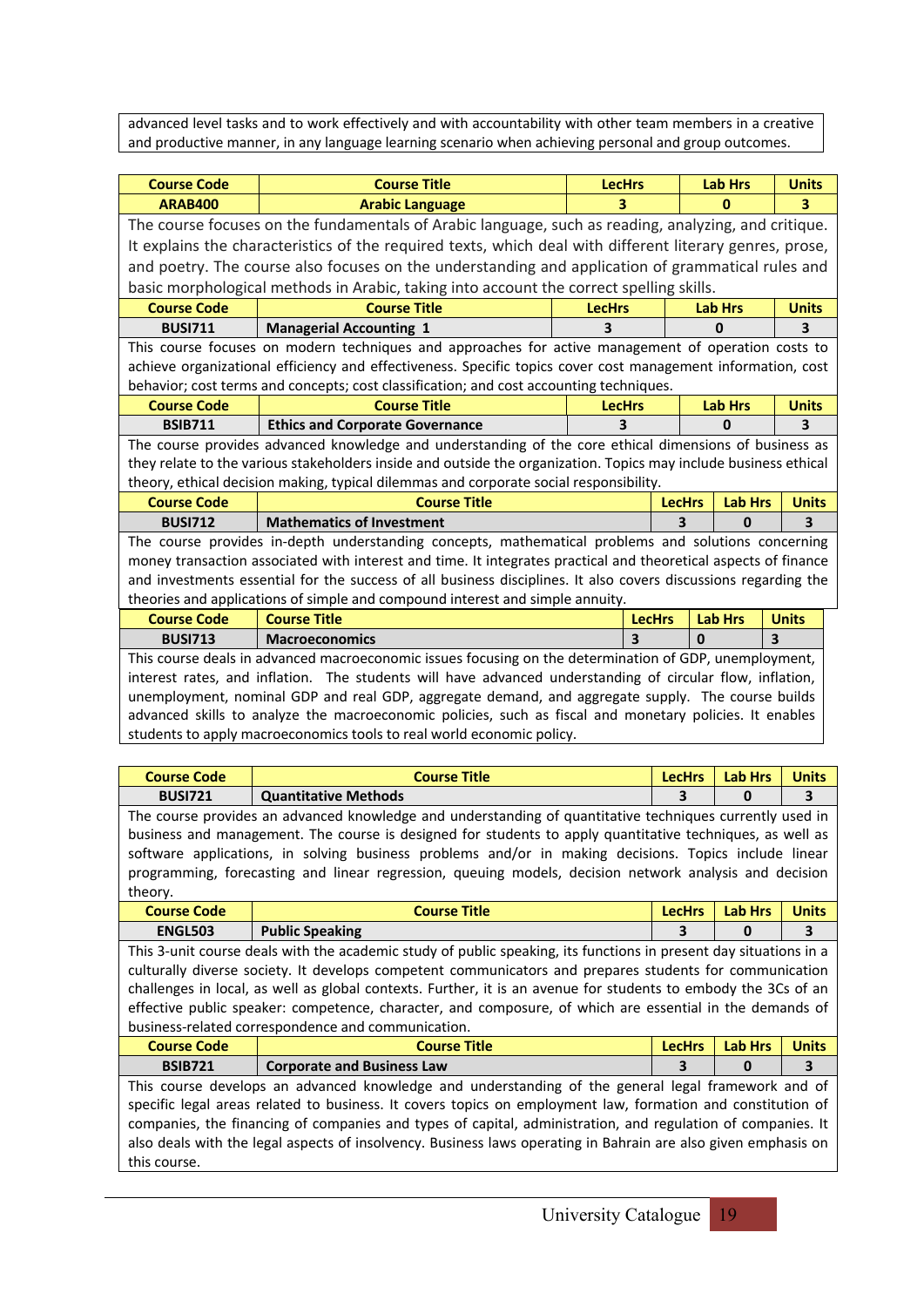| <b>Course Code</b>                                                                                       | <b>Course Title</b>                                                                                                                                                                           | <b>LecHrs</b>                                                                                                     | <b>Lab Hrs</b>      | <b>Units</b>            |  |  |  |
|----------------------------------------------------------------------------------------------------------|-----------------------------------------------------------------------------------------------------------------------------------------------------------------------------------------------|-------------------------------------------------------------------------------------------------------------------|---------------------|-------------------------|--|--|--|
| <b>BSIB722</b>                                                                                           | <b>Marketing Management</b>                                                                                                                                                                   | 3                                                                                                                 | 0                   | З                       |  |  |  |
|                                                                                                          | The course provides advanced knowledge and understanding of the concepts of making marketing decisions in                                                                                     |                                                                                                                   |                     |                         |  |  |  |
| business. It covers analyzes of customers' needs, market segmentation, customer relationship management, |                                                                                                                                                                                               |                                                                                                                   |                     |                         |  |  |  |
| integrated communication management and managerial implications of various decisions paradigms and       |                                                                                                                                                                                               |                                                                                                                   |                     |                         |  |  |  |
|                                                                                                          | models used in business marketing management                                                                                                                                                  |                                                                                                                   |                     |                         |  |  |  |
| <b>Course Code</b>                                                                                       | <b>Course Title</b><br><b>LecHrs</b><br><b>Lab Hrs</b><br><b>Units</b>                                                                                                                        |                                                                                                                   |                     |                         |  |  |  |
| <b>BSIB723</b>                                                                                           | <b>Managerial Accounting 2</b>                                                                                                                                                                | 3                                                                                                                 | $\mathbf{0}$        | $\overline{\mathbf{3}}$ |  |  |  |
|                                                                                                          | This course covers an advanced knowledge and understanding of the management accounting concepts and                                                                                          |                                                                                                                   |                     |                         |  |  |  |
|                                                                                                          | techniques for performance measurement and for decision making. Topics covers some specialist cost and                                                                                        |                                                                                                                   |                     |                         |  |  |  |
|                                                                                                          | management accounting techniques; decision-making techniques; budgeting; variance analysis; performance                                                                                       |                                                                                                                   |                     |                         |  |  |  |
|                                                                                                          | management systems, performance measurement, and control.                                                                                                                                     |                                                                                                                   |                     |                         |  |  |  |
| <b>Course Code</b>                                                                                       | <b>Course Title</b>                                                                                                                                                                           | <b>LecHrs</b>                                                                                                     | <b>Lab Hrs</b>      | <b>Units</b>            |  |  |  |
| <b>BSIB724</b>                                                                                           | <b>Managerial Economics</b>                                                                                                                                                                   | 3                                                                                                                 | 0                   | 3                       |  |  |  |
|                                                                                                          | This course demonstrates advanced knowledge and understanding of the application of economic theory and                                                                                       |                                                                                                                   |                     |                         |  |  |  |
|                                                                                                          | methodology to decision-making problems faced by private and public institutions. How to combine the scarce                                                                                   |                                                                                                                   |                     |                         |  |  |  |
|                                                                                                          | economic resources of a business so that their resources are allocated in the most efficient manner to                                                                                        |                                                                                                                   |                     |                         |  |  |  |
|                                                                                                          | maximize the value of their enterprise, theory and estimation of demand, production and cost, market                                                                                          |                                                                                                                   |                     |                         |  |  |  |
| structure and pricing policies.                                                                          |                                                                                                                                                                                               |                                                                                                                   |                     |                         |  |  |  |
| <b>Course Code</b>                                                                                       | <b>Course Title</b>                                                                                                                                                                           | <b>LecHrs</b>                                                                                                     | <b>Lab Hrs</b>      | <b>Units</b>            |  |  |  |
| <b>BSIB731</b>                                                                                           | <b>International Business Law</b>                                                                                                                                                             | 3                                                                                                                 | $\Omega$            | $\overline{\mathbf{3}}$ |  |  |  |
|                                                                                                          | This course provides advanced knowledge and understanding of business laws, regulations, and principles                                                                                       |                                                                                                                   |                     |                         |  |  |  |
|                                                                                                          | which influence the transaction of business in the international arena. Topics include the classification and                                                                                 |                                                                                                                   |                     |                         |  |  |  |
|                                                                                                          | sources of law; contracts and functions of contracts; and negotiable instruments.                                                                                                             |                                                                                                                   |                     |                         |  |  |  |
| <b>Course Code</b>                                                                                       | <b>Course Title</b>                                                                                                                                                                           | <b>LecHrs</b>                                                                                                     | <b>Lab Hrs</b>      | <b>Units</b>            |  |  |  |
| <b>BSIB732</b>                                                                                           | <b>International Economics</b>                                                                                                                                                                | 3                                                                                                                 | $\mathbf{0}$        | 3                       |  |  |  |
|                                                                                                          | The course critically examines the patterns and the mechanisms of international economics, with a special focus                                                                               |                                                                                                                   |                     |                         |  |  |  |
|                                                                                                          |                                                                                                                                                                                               | on international trade. It discusses the patterns of international trade, why nations trade, what they trade, and |                     |                         |  |  |  |
| who gains from trade, without explicit policy interventions. It analyzes the determinants and the        |                                                                                                                                                                                               |                                                                                                                   |                     |                         |  |  |  |
|                                                                                                          |                                                                                                                                                                                               |                                                                                                                   |                     |                         |  |  |  |
|                                                                                                          |                                                                                                                                                                                               |                                                                                                                   |                     |                         |  |  |  |
|                                                                                                          | implementations of different trade policies, the motives for countries or organizations to restrict or regulate<br>international trade, and the welfare implications of those trade policies. |                                                                                                                   |                     |                         |  |  |  |
| <b>Course Code</b>                                                                                       | <b>Course Title</b>                                                                                                                                                                           | <b>LecHrs</b>                                                                                                     | <b>Lab Hrs</b>      | <b>Units</b>            |  |  |  |
| <b>BSIB733</b>                                                                                           | <b>Entrepreneurship &amp; Innovation</b>                                                                                                                                                      | 3                                                                                                                 | $\mathbf{0}$        | 3                       |  |  |  |
|                                                                                                          |                                                                                                                                                                                               |                                                                                                                   |                     |                         |  |  |  |
|                                                                                                          | This course draws on theories of innovation and entrepreneurship to explore how effective organizations                                                                                       |                                                                                                                   |                     |                         |  |  |  |
|                                                                                                          | engage in these two strongly integrated processes, exploring product, service and process innovation and                                                                                      |                                                                                                                   |                     |                         |  |  |  |
|                                                                                                          | demonstrating the role of innovation as a driver of organizational growth and development.                                                                                                    |                                                                                                                   |                     |                         |  |  |  |
| <b>Course Code</b>                                                                                       | <b>Course Title</b>                                                                                                                                                                           | <b>LecHrs</b><br>3                                                                                                | <b>Lab Hrs</b><br>0 | <b>Units</b><br>3       |  |  |  |
| <b>BSIB734</b>                                                                                           | <b>International Business</b>                                                                                                                                                                 |                                                                                                                   |                     |                         |  |  |  |
|                                                                                                          | This course provides advanced knowledge and understanding of the implications of international business for                                                                                   |                                                                                                                   |                     |                         |  |  |  |
|                                                                                                          | the organization strategy, structure, and functions in the context of the global marketplace. It emphasizes the                                                                               |                                                                                                                   |                     |                         |  |  |  |
|                                                                                                          | managerial implications of differing political, economic, and legal systems of a country. It covers topics on                                                                                 |                                                                                                                   |                     |                         |  |  |  |
|                                                                                                          | globalization; national differences in political, economic, legal systems, and economic development; regional                                                                                 |                                                                                                                   |                     |                         |  |  |  |
|                                                                                                          | economic integration; organizations of international business; and entry modes in developed and emerging                                                                                      |                                                                                                                   |                     |                         |  |  |  |
| markets.                                                                                                 |                                                                                                                                                                                               | <b>LecHrs</b>                                                                                                     |                     | <b>Units</b>            |  |  |  |
| <b>Course Code</b><br><b>BSIB735</b>                                                                     | <b>Course Title</b>                                                                                                                                                                           | 3                                                                                                                 | <b>Lab Hrs</b><br>0 | 3                       |  |  |  |
|                                                                                                          | <b>Corporate Finance 1</b>                                                                                                                                                                    |                                                                                                                   |                     |                         |  |  |  |
|                                                                                                          | The course deals with advanced concepts of corporate finance including knowledge of the instruments used by                                                                                   |                                                                                                                   |                     |                         |  |  |  |
|                                                                                                          | companies to raise finance. It also consists of a broad overview of the principles and theoretical framework                                                                                  |                                                                                                                   |                     |                         |  |  |  |
|                                                                                                          | leading to sound corporate financial management decision making issues that face modern corporate                                                                                             |                                                                                                                   |                     |                         |  |  |  |
|                                                                                                          | managers when making capital budgeting and capital structure decisions.                                                                                                                       |                                                                                                                   |                     |                         |  |  |  |
| <b>Course Code</b><br><b>BSIB736</b>                                                                     | <b>Course Title</b><br><b>Management Information Systems</b>                                                                                                                                  | <b>LecHrs</b>                                                                                                     | <b>Lab Hrs</b>      | <b>Units</b>            |  |  |  |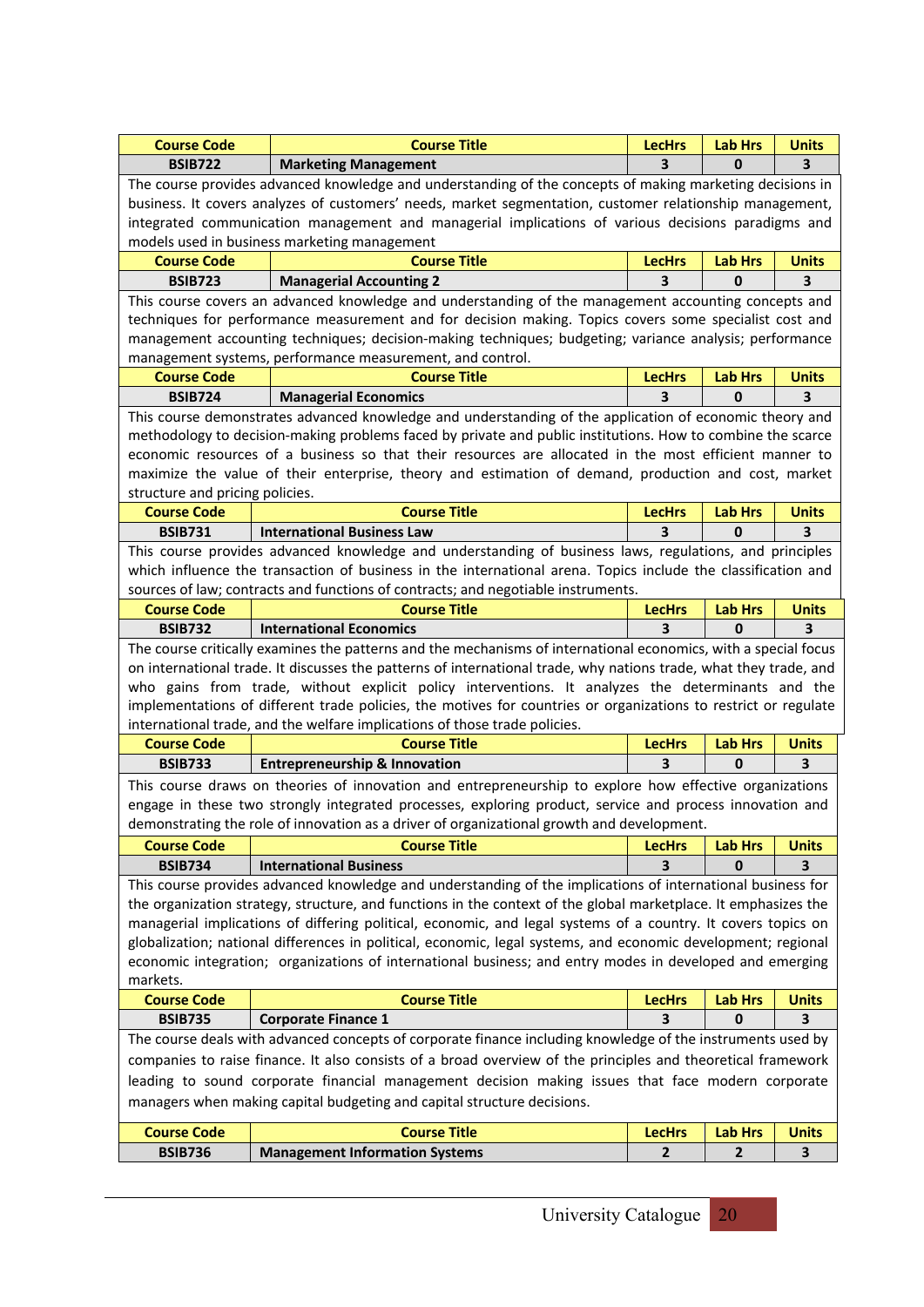This course provides knowledge and understanding of the concept of MIS and the impact it has on business organizations. It deals with the examination of the use of information systems to support the management activities of an organization. Topics include: the fundamentals of hardware, software, database management, systems analyses and design, data communications, transaction processing information systems, decision support systems, information reporting systems, office automation, networks, and expert systems. Case studies and several software packages will be utilized to illustrate the principles covered.

| <b>Course Code</b>                                                                                         | <b>Course Title</b>                                                                                                                                                                                         | <b>LecHrs</b>                   | <b>Lab Hrs</b>                   | <b>Units</b>            |  |  |  |
|------------------------------------------------------------------------------------------------------------|-------------------------------------------------------------------------------------------------------------------------------------------------------------------------------------------------------------|---------------------------------|----------------------------------|-------------------------|--|--|--|
| <b>FLAN501</b>                                                                                             | Foreign Language 1                                                                                                                                                                                          | 3                               | 0                                | 3                       |  |  |  |
| This is a three-unit foreign language course for beginners who may wish to converse in French or Chinese   |                                                                                                                                                                                                             |                                 |                                  |                         |  |  |  |
| Mandarin and to use the language as the needs arise alongside with English. This course develops the basic |                                                                                                                                                                                                             |                                 |                                  |                         |  |  |  |
|                                                                                                            | speaking, listening, reading, and writing skills and in the end carry on basic conversations, greets and meets                                                                                              |                                 |                                  |                         |  |  |  |
|                                                                                                            | people, in French or Chinese Mandarin. The course aims to help students to be fluent at an intermediate                                                                                                     |                                 |                                  |                         |  |  |  |
| conversational level.                                                                                      |                                                                                                                                                                                                             |                                 |                                  | <b>Units</b>            |  |  |  |
| <b>Course Code</b>                                                                                         | <b>Course Title</b>                                                                                                                                                                                         | <b>Lab Hrs</b><br><b>LecHrs</b> |                                  |                         |  |  |  |
| <b>BSIB811</b>                                                                                             | <b>Strategy and International Management</b>                                                                                                                                                                | 3                               | 0                                | 3                       |  |  |  |
|                                                                                                            | This course provides students with critical understanding of business firms as principal actors in a global                                                                                                 |                                 |                                  |                         |  |  |  |
|                                                                                                            | system by integrating insights from global manager's environment, cultural context, and global human                                                                                                        |                                 |                                  |                         |  |  |  |
|                                                                                                            | resource, managing social responsibilities in international markets, organizational structure and control, global                                                                                           |                                 |                                  |                         |  |  |  |
|                                                                                                            | alliances, and motivating and leading in multinational corporations                                                                                                                                         |                                 |                                  |                         |  |  |  |
| <b>Course Code</b><br><b>BSIB812</b>                                                                       | <b>Course Title</b>                                                                                                                                                                                         | <b>LecHrs</b><br>3              | <b>Lab Hrs</b><br>0              | <b>Units</b>            |  |  |  |
|                                                                                                            | <b>Cross Cultural Management</b>                                                                                                                                                                            |                                 |                                  | 3                       |  |  |  |
|                                                                                                            | The course demonstrates an advanced understanding of main concepts and theories in cross-cultural<br>management, and the more recent application of cross-cultural analysis in the context of international |                                 |                                  |                         |  |  |  |
|                                                                                                            | business and management. It covers topics of role of culture, motivation, and leadership across cultures.                                                                                                   |                                 |                                  |                         |  |  |  |
|                                                                                                            |                                                                                                                                                                                                             |                                 |                                  |                         |  |  |  |
| <b>Course Code</b>                                                                                         | <b>Course Title</b>                                                                                                                                                                                         | <b>LecHrs</b>                   | <b>Lab Hrs</b>                   | <b>Units</b>            |  |  |  |
| <b>BSIB813</b>                                                                                             | <b>Corporate Finance 2</b>                                                                                                                                                                                  | 3                               | 0                                | $\overline{\mathbf{3}}$ |  |  |  |
|                                                                                                            | The course deals with the advanced concepts of corporate finance. It covers capital investment decisions,                                                                                                   |                                 |                                  |                         |  |  |  |
|                                                                                                            | leverage and capital structure, dividends, and dividend policy, and raising capital, and short-term financial                                                                                               |                                 |                                  |                         |  |  |  |
| management.                                                                                                |                                                                                                                                                                                                             |                                 |                                  |                         |  |  |  |
| <b>Course Code</b>                                                                                         | <b>Course Title</b>                                                                                                                                                                                         | <b>LecHrs</b>                   | <b>Lab Hrs</b>                   | <b>Units</b>            |  |  |  |
| <b>BSIB814</b>                                                                                             | <b>Logistics and Supply Chain Management</b>                                                                                                                                                                | 3                               | 0                                | 3                       |  |  |  |
|                                                                                                            | This course focuses on building theoretical and analytical skills in the fields of logistics and supply chain. It                                                                                           |                                 |                                  |                         |  |  |  |
|                                                                                                            | covers topics including customer service and satisfaction, role of information in supply chains, sales                                                                                                      |                                 |                                  |                         |  |  |  |
| procurement.                                                                                               | forecasting and inventory management, warehouse management, materials management, and sourcing and                                                                                                          |                                 |                                  |                         |  |  |  |
| <b>Course Code</b>                                                                                         | <b>Course Title</b>                                                                                                                                                                                         | <b>LecHrs</b>                   | <b>Lab Hrs</b>                   | <b>Units</b>            |  |  |  |
| <b>BUSI811</b>                                                                                             | <b>Islamic Banking and Finance 1</b>                                                                                                                                                                        | 3                               | 0                                | 3                       |  |  |  |
|                                                                                                            | This course analyzes economic activities based on the economic rationale of Islamic values and Islamic law. It                                                                                              |                                 |                                  |                         |  |  |  |
|                                                                                                            | covers topics on economic policies, business strategies and government regulations within the context of                                                                                                    |                                 |                                  |                         |  |  |  |
|                                                                                                            | Islamic markets. It examines how and why Islamic values determine the business climate. It provides a clear                                                                                                 |                                 |                                  |                         |  |  |  |
|                                                                                                            | framework for analyzing the micro- and macro-economic foundations of the Islamic system.                                                                                                                    |                                 |                                  |                         |  |  |  |
| <b>Course Code</b>                                                                                         | <b>Course Title</b>                                                                                                                                                                                         | LecHrs                          | $\overline{\phantom{a}}$ Lab Hrs | Units                   |  |  |  |
| <b>FLAN502</b>                                                                                             | <b>Foreign Language 2</b>                                                                                                                                                                                   | 3                               | 0                                | 3                       |  |  |  |
|                                                                                                            | This course provides an opportunity to the students to be exposed to language aside from English.                                                                                                           |                                 |                                  |                         |  |  |  |
|                                                                                                            | Intermediate courses lead to greater facility in spoken language and to more advanced reading skills.                                                                                                       |                                 |                                  |                         |  |  |  |
| <b>Course Code</b>                                                                                         | <b>Course Title</b>                                                                                                                                                                                         | <b>LecHrs</b>                   | <b>Lab Hrs</b>                   | <b>Units</b>            |  |  |  |
| <b>BSIB821</b>                                                                                             | <b>Digital Business</b>                                                                                                                                                                                     | 3                               | 0                                | 3                       |  |  |  |
|                                                                                                            | This course critically provides insight into the emergence of the digital economy that has unlocked new                                                                                                     |                                 |                                  |                         |  |  |  |
|                                                                                                            | opportunities, leading to the creation of new innovations in data driven industries. It covers business driven                                                                                              |                                 |                                  |                         |  |  |  |
|                                                                                                            | technology, business strategies, innovative organization, e-business, collaborative partnership, business                                                                                                   |                                 |                                  |                         |  |  |  |
|                                                                                                            | intelligence, global information systems and global trends.                                                                                                                                                 |                                 |                                  |                         |  |  |  |
|                                                                                                            |                                                                                                                                                                                                             | <b>LecHr</b>                    |                                  |                         |  |  |  |
|                                                                                                            | <b>Course Title</b>                                                                                                                                                                                         | s                               | <b>Lab Hrs</b>                   | <b>Units</b>            |  |  |  |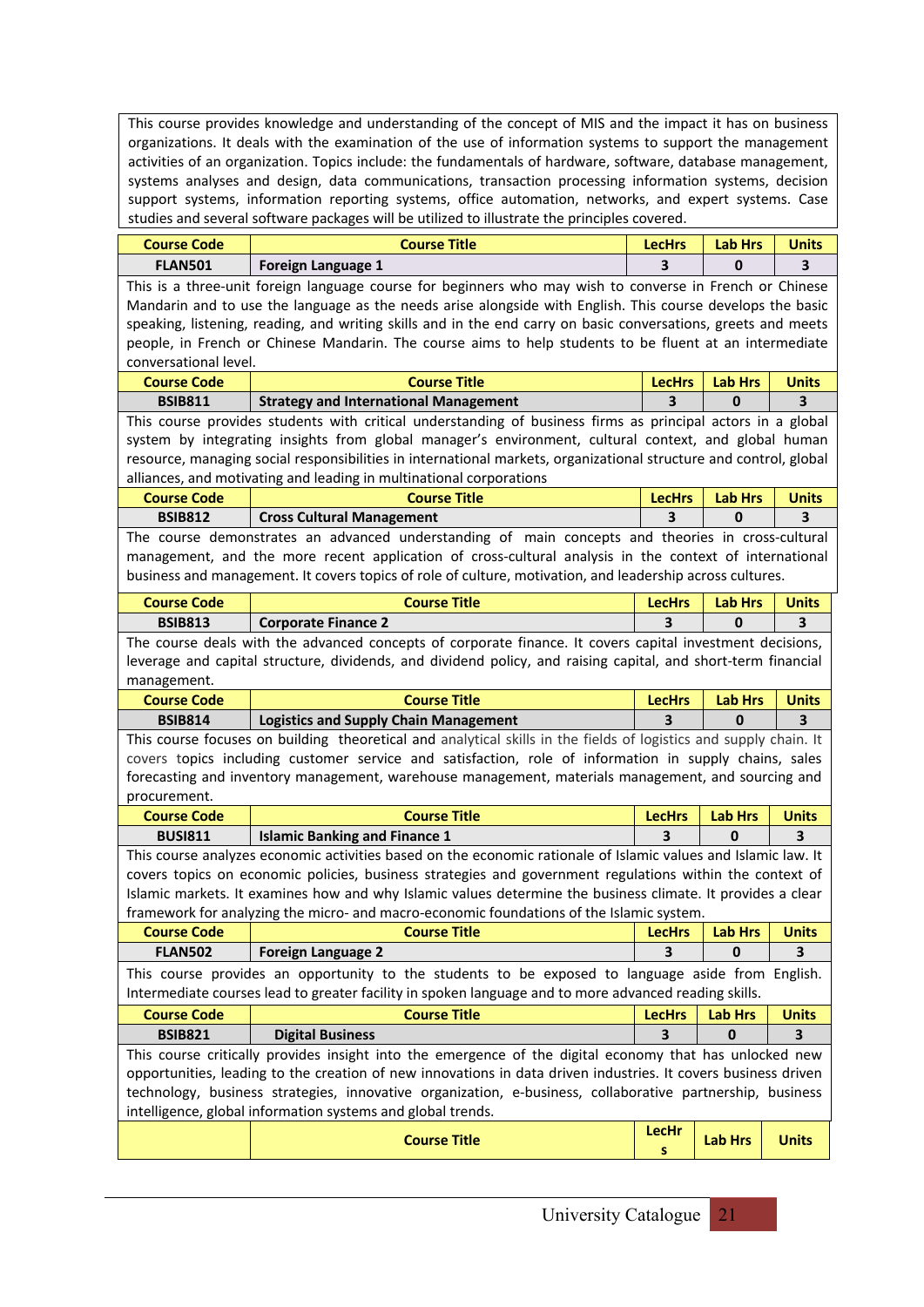| <b>BSIB822</b>                               | <b>International Project Management</b>                                                                                                                                                                                 | $\overline{\mathbf{3}}$ | $\bf{0}$                       | 3                       |
|----------------------------------------------|-------------------------------------------------------------------------------------------------------------------------------------------------------------------------------------------------------------------------|-------------------------|--------------------------------|-------------------------|
|                                              | This course seeks to provide students with the skills and the knowledge necessary to both plan and control                                                                                                              |                         |                                |                         |
|                                              | moderately complex projects. It critically emphasizes on providing the practical knowledge for managing                                                                                                                 |                         |                                |                         |
|                                              | project scope, schedule, and resources in international environment and mitigates the risks involved in                                                                                                                 |                         |                                |                         |
|                                              | expanding beyond the domestic projects. Topics include project life cycle, work breakdown structure,                                                                                                                    |                         |                                |                         |
|                                              | network diagrams, scheduling techniques, resource allocation decisions as well as audit and termination.                                                                                                                |                         |                                |                         |
|                                              | <b>Course Title</b>                                                                                                                                                                                                     | LecHr<br>s              | <b>Lab Hrs</b>                 | <b>Units</b>            |
| <b>BSIB824</b>                               | <b>Business Research Methods</b>                                                                                                                                                                                        | 3                       | $\bf{0}$                       | 3                       |
|                                              | The course critically demonstrates knowledge and understanding of the research methodology as they                                                                                                                      |                         |                                |                         |
|                                              | applied to the field of study. Students will gain an overview of the research intends and design, methodology                                                                                                           |                         |                                |                         |
|                                              | and techniques, formats and presentation, and data management.                                                                                                                                                          |                         |                                |                         |
| <b>Course Code</b>                           | <b>Course Title</b>                                                                                                                                                                                                     | <b>LecHrs</b>           | <b>Lab Hrs</b>                 | <b>Units</b>            |
| <b>BSIB825</b>                               | <b>International Finance</b>                                                                                                                                                                                            | 3                       | $\Omega$                       | $\overline{\mathbf{3}}$ |
|                                              | The course provides a solid understanding of international finance within a complex capital markets context.                                                                                                            |                         |                                |                         |
|                                              | It emphasizes the managerial perspective of finance for a multinational corporation (MNC) It covers topics on                                                                                                           |                         |                                |                         |
|                                              | the international monetary system, balance of payments, foreign direct investments, cross-border                                                                                                                        |                         |                                |                         |
|                                              | acquisitions, foreign exchange market, international parity relationship, forecasting foreign exchange rates,                                                                                                           |                         |                                |                         |
| and futures and options on foreign exchange. |                                                                                                                                                                                                                         |                         |                                |                         |
| <b>Course Code</b>                           | <b>Course Title</b>                                                                                                                                                                                                     | <b>LecHrs</b>           | <b>Lab Hrs</b>                 | <b>Units</b>            |
| <b>BUSI831</b>                               | <b>Business Analytics</b>                                                                                                                                                                                               | $\mathbf{2}$            | $\mathbf{2}$                   | 3                       |
|                                              | The course critically demonstrates the key concepts in data visualization and reporting. Topics include                                                                                                                 |                         |                                |                         |
|                                              | concepts and methods used in graphical representation of data, exploration and reporting of data, and basic                                                                                                             |                         |                                |                         |
|                                              | linear regression methods. Upon completion, students should be able to effectively use graphical tools to                                                                                                               |                         |                                |                         |
| communicate insights about data.             |                                                                                                                                                                                                                         |                         |                                |                         |
| <b>Course Code</b>                           | <b>Course Title</b>                                                                                                                                                                                                     | <b>LecHrs</b><br>3      | <b>Lab Hrs</b><br>$\mathbf{0}$ | <b>Units</b><br>3       |
| <b>BSIB831</b>                               | <b>Thesis Writing A</b>                                                                                                                                                                                                 |                         |                                |                         |
|                                              | This course focuses on the writing of the first three chapters of the thesis writing requirement of the course in<br>international business where the students submit the partial report on the topic developed for his |                         |                                |                         |
|                                              | undergraduate thesis. It enables students to be acquainted with research topics, ways of framing arguments, and                                                                                                         |                         |                                |                         |
|                                              | making points outside their fields of study, which will help them develop a more interdisciplinary perspective. It                                                                                                      |                         |                                |                         |
|                                              | covers proper documentation pre oral presentations.                                                                                                                                                                     |                         |                                |                         |
| <b>Course Code</b>                           | <b>Course Title</b>                                                                                                                                                                                                     | <b>LecHrs</b>           | <b>Lab Hrs</b>                 | <b>Units</b>            |
| <b>BSIB832</b>                               | Internship                                                                                                                                                                                                              |                         | 12                             | 6                       |
|                                              | This course requires a minimum of six weeks (240 hours) of on-the-job experience with an approved                                                                                                                       |                         |                                |                         |
|                                              | organization. The work undertaken must be documented in a formal report as required by the College of                                                                                                                   |                         |                                |                         |
| Administrative and Financial Sciences.       |                                                                                                                                                                                                                         |                         |                                |                         |
| <b>Course Code</b>                           | <b>Course Title</b>                                                                                                                                                                                                     | <b>LecHrs</b>           | <b>Lab Hrs</b>                 | <b>Units</b>            |
|                                              |                                                                                                                                                                                                                         |                         |                                |                         |
| <b>BSIB841</b>                               | <b>International Resourcing and Talent Management</b>                                                                                                                                                                   | 3                       | 0                              | 3                       |
|                                              | This course demonstrates critical understanding of the key aspects of international human resource                                                                                                                      |                         |                                |                         |
|                                              | management. It focuses on range of approaches to resourcing and talent management at operational and                                                                                                                    |                         |                                |                         |
|                                              | strategic levels and critically analyze their impact from contrasting organizational, cultural, and societal                                                                                                            |                         |                                |                         |
|                                              | perspectives. It equips students with an appreciation of the global employment issues which may impact on                                                                                                               |                         |                                |                         |
|                                              | resourcing and talent management strategy across a variety of sectors.<br><b>Course Title</b>                                                                                                                           |                         |                                |                         |
| <b>Course Code</b><br><b>BSIB842</b>         |                                                                                                                                                                                                                         | <b>LecHrs</b><br>3      | <b>Lab Hrs</b><br>0            | <b>Units</b><br>3       |
|                                              | <b>Global Business Sustainability and Responsibility</b><br>This course critically examines the global environmental influences on acting in a socially responsible way;                                                |                         |                                |                         |
|                                              | foreign buyer reactions to responsible business and international market targeting to development of socially                                                                                                           |                         |                                |                         |
|                                              | responsible international business strategies. . It focuses on the strategies, practices, and the sustainability                                                                                                        |                         |                                |                         |
|                                              | reporting framework that companies can use to contribute to the achievement of UN Sustainable Development                                                                                                               |                         |                                |                         |
| Goals.                                       |                                                                                                                                                                                                                         |                         |                                |                         |
| <b>Course Code</b>                           | <b>Course Title</b>                                                                                                                                                                                                     | <b>LecHrs</b>           | <b>Lab Hrs</b>                 | <b>Units</b>            |
| <b>BSIB843</b>                               | <b>Global Marketing Strategy</b>                                                                                                                                                                                        | 3                       | $\mathbf{0}$                   | 3                       |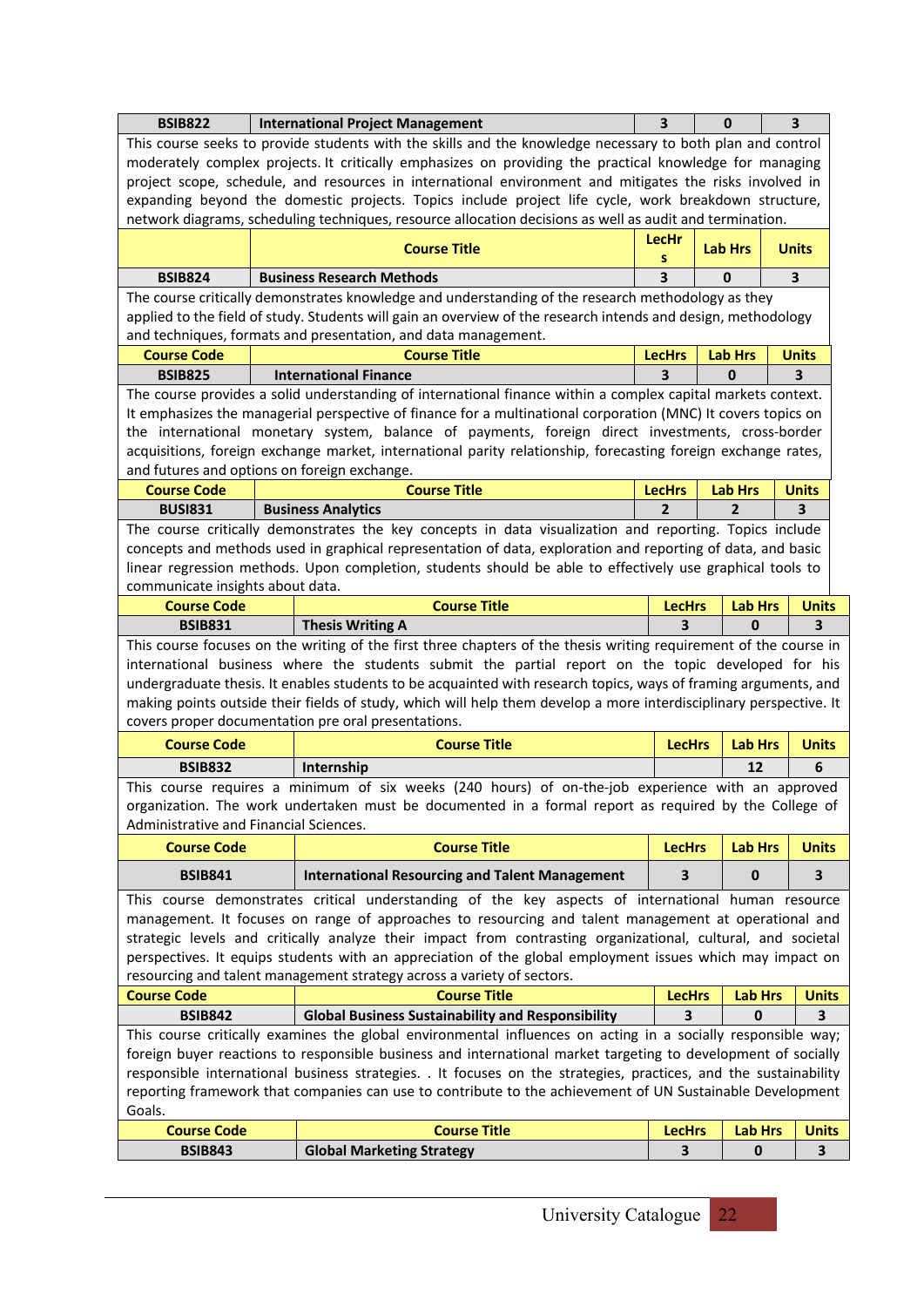This course provides comprehensive understanding of global competitive marketing core concepts and how global competitive marketing strategies can affect a company's future performance. It provides critical understanding of the cultural dynamics in assessing global markets; developing global vision; managing global marketing, and international business negotiations.

| <b>Course Code</b>                         | <b>Course Title</b>                                                                                                | <b>LecHrs</b>  | <b>Lab Hrs</b> | <b>Units</b> |
|--------------------------------------------|--------------------------------------------------------------------------------------------------------------------|----------------|----------------|--------------|
| <b>BSIB844</b>                             | <b>Global Supply Chain Management</b>                                                                              | 3              | $\bf{0}$       | 3            |
|                                            | This course demonstrates critical understanding of global aspects of supply chain management. It focuses on        |                |                |              |
|                                            | different types of relationships in supply chains and the collaboration and coordination with supply chain         |                |                |              |
|                                            | partners. It also deals with supply chain process, strategic supply chain network design, and performance          |                |                |              |
| measurement and metrics.                   |                                                                                                                    |                |                |              |
| <b>Course Code</b>                         | <b>Course Title</b>                                                                                                | <b>LecHrs</b>  | <b>Lab Hrs</b> | <b>Units</b> |
| <b>BSIB845</b>                             | <b>Global Investment and Portfolio Management</b>                                                                  | $\overline{2}$ | 2              | 3            |
|                                            | This course provides critical understanding of the overall investment environment, including various investment    |                |                |              |
|                                            | alternatives, markets, information, and transactions. It covers asset pricing models and portfolio theory and      |                |                |              |
|                                            | critical understanding of investing in the stock market and building stock portfolios. It equips students with     |                |                |              |
|                                            | necessary skills to apply the principles, theories, and models of portfolio management to analyze stocks and       |                |                |              |
|                                            | bonds investment problems, formulate trading strategies, and manage financial portfolios. It uses a stock market   |                |                |              |
|                                            | simulation platform to encourage students to apply their knowledge in an innovative manner.                        |                |                |              |
| <b>Course Code</b>                         | <b>Course Title</b>                                                                                                | <b>LecHrs</b>  | <b>Lab Hrs</b> | <b>Units</b> |
| <b>BSIB846</b>                             | <b>Thesis Writing B</b>                                                                                            | 3              | 0              | 3            |
|                                            | This course focuses on the writing of the final chapters of the thesis writing requirement of the course in        |                |                |              |
|                                            | international studies where the students submit the final report on the topic developed for his undergraduate      |                |                |              |
|                                            | thesis. It enables students to be acquainted with research topics, ways of framing arguments, and making points    |                |                |              |
|                                            | outside their fields of study, which will help them develop a more interdisciplinary perspective. It covers proper |                |                |              |
| documentation of final oral presentations. |                                                                                                                    |                |                |              |

### **ELECTIVE COURSES**

| <b>Course Code</b>                                                                                        | <b>Course Title</b>                                                                                                 | <b>LecHrs</b> | <b>Lab Hrs</b> | <b>Units</b> |  |  |  |
|-----------------------------------------------------------------------------------------------------------|---------------------------------------------------------------------------------------------------------------------|---------------|----------------|--------------|--|--|--|
| <b>BSIB823A</b>                                                                                           | <b>International Business Negotiation</b>                                                                           | 3             | 0              | 3            |  |  |  |
| The course provides an in-depth understanding of the theoretical and practical skills needed to engage in |                                                                                                                     |               |                |              |  |  |  |
|                                                                                                           | negotiations, at both the domestic and international level. The course guides the students through cutting edge     |               |                |              |  |  |  |
|                                                                                                           | debates within the field of international negotiation and mediation and introduces them to the challenges of        |               |                |              |  |  |  |
|                                                                                                           | practical aspects of negotiation through in-class simulations.                                                      |               |                |              |  |  |  |
| <b>Course Code</b>                                                                                        | <b>Course Title</b>                                                                                                 | <b>LecHrs</b> | <b>Lab Hrs</b> | <b>Units</b> |  |  |  |
| <b>BSIB823B</b>                                                                                           | <b>Strategic Leadership</b>                                                                                         | 3             | 0              | 3            |  |  |  |
|                                                                                                           | The course is designed to provide detailed understanding about leadership strategies of successful organizations    |               |                |              |  |  |  |
|                                                                                                           | and apply strategic and leadership models towards the success of an organization. It enables students to focus on   |               |                |              |  |  |  |
|                                                                                                           | various issues and challenges a leader encounters in managing organizations as well as the exploration of one's own |               |                |              |  |  |  |
| strengths and weaknesses.                                                                                 |                                                                                                                     |               |                |              |  |  |  |
| <b>Course Code</b>                                                                                        | <b>Course Title</b>                                                                                                 | <b>LecHrs</b> | <b>Lab Hrs</b> | <b>Units</b> |  |  |  |
|                                                                                                           |                                                                                                                     |               |                |              |  |  |  |
| <b>BSIB833A</b>                                                                                           | <b>International Business Trends &amp; Seminar</b>                                                                  | 3             | $\bf{0}$       | 3            |  |  |  |
|                                                                                                           | This course aims to provide an avenue for the students to learn the recent developments and business trends in      |               |                |              |  |  |  |
|                                                                                                           | International Business. Students will have the opportunity to work with guest faculty and business and other        |               |                |              |  |  |  |
|                                                                                                           | practitioners and/or attend business conferences and seminars.                                                      |               |                |              |  |  |  |
| <b>Course Code</b>                                                                                        | <b>Course Title</b>                                                                                                 | <b>LecHrs</b> | <b>Lab Hrs</b> | <b>Units</b> |  |  |  |
| <b>BSIB833B</b>                                                                                           | <b>Managing Quality</b>                                                                                             | 3             | $\bf{0}$       | 3            |  |  |  |
|                                                                                                           | The course deals with the critical knowledge and understanding of the scientific approach to management and         |               |                |              |  |  |  |
|                                                                                                           | employees to be involved in the continuous improvement of processes underlying the production of goods and          |               |                |              |  |  |  |
|                                                                                                           | services. The course intends to develop specialized skills with the learners along with the advanced knowledge on   |               |                |              |  |  |  |
| the process of total quality management.                                                                  |                                                                                                                     |               |                |              |  |  |  |
|                                                                                                           |                                                                                                                     |               |                |              |  |  |  |
| <b>Course Code</b>                                                                                        | <b>Course Title</b>                                                                                                 | <b>LecHrs</b> | <b>Lab Hrs</b> | <b>Units</b> |  |  |  |